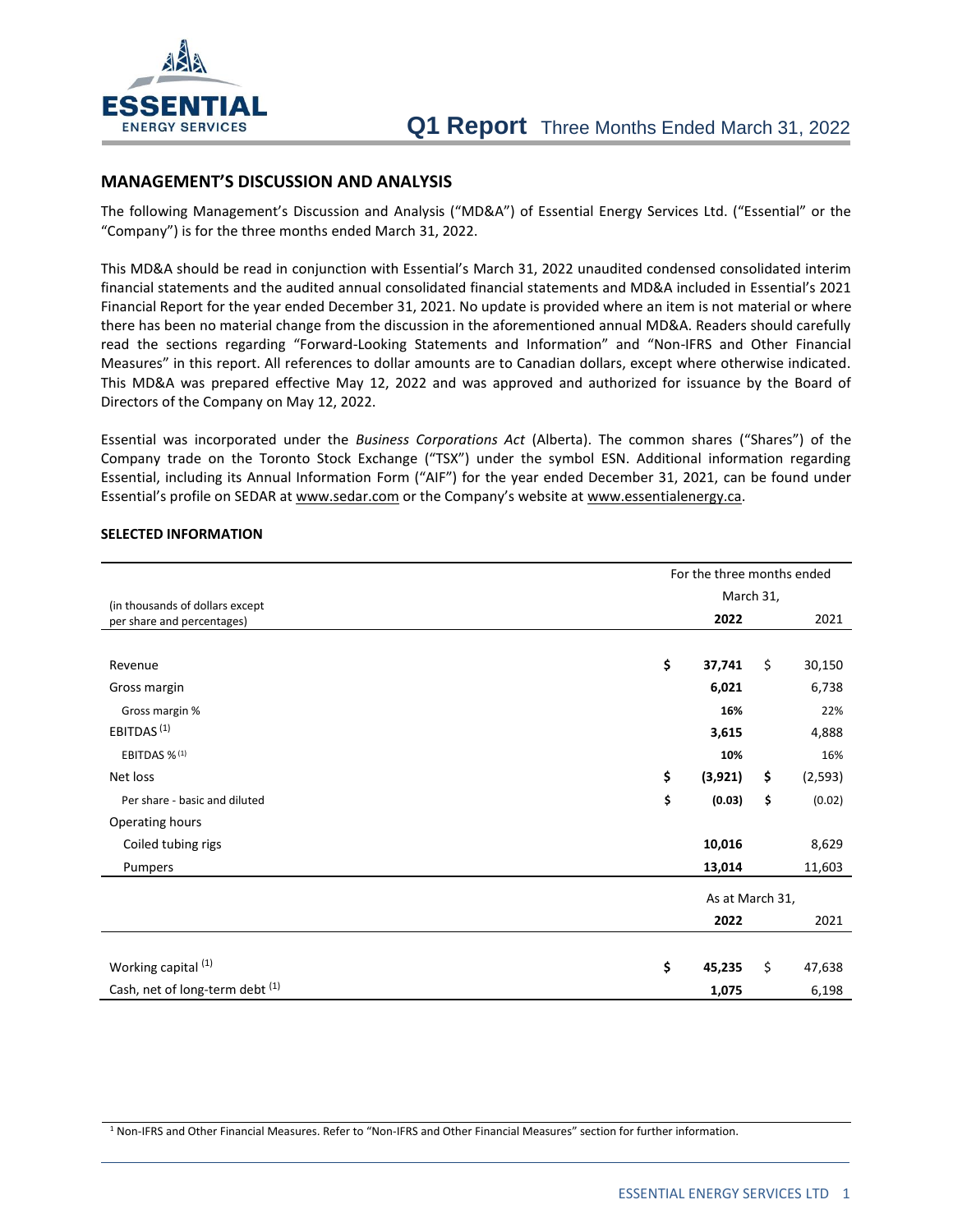#### **INDUSTRY OVERVIEW**

First quarter 2022 industry drilling and well completion activity in the Western Canadian Sedimentary Basin ("WCSB") was ahead of the same prior year period as higher commodity prices have led to increased exploration and production ("E&P") company spending.

The price of West Texas Intermediate ("WTI") averaged US\$94.82 per barrel in the first quarter of 2022, with prices exceeding US\$110 per barrel early in March 2022, compared to an average of US\$58 per barrel in the first quarter of 2021. Canadian natural gas prices ("AECO") averaged \$4.54 per gigajoule during the first quarter of 2022, compared to an average of \$3.00 per gigajoule during the comparative prior year quarter.

Inflation rates in Canada during the first quarter of 2022 were the highest since the early 1990s<sup>(a)</sup> which increased overall cost structures. Oilfield service pricing showed modest signs of improvement; but rising costs continued to be a concern. The oilfield services sector was impacted by labor shortages during the first quarter as retaining and attracting personnel continued to be challenging.

## **HIGHLIGHTS**

Revenue for the three months ended March 31, 2022 was \$37.7 million, 25% higher than the same prior year quarter as a result of increased activity due to improved industry conditions. In the first quarter of 2022, Essential recorded \$0.2 million of funding from Government Subsidy Programs<sup>(b)</sup>, compared to \$1.6 million in the first quarter of 2021. First quarter EBITDAS<sup>(1)</sup> was \$3.6 million, \$1.3 million lower than the same prior year period. Higher activity was offset by higher operating costs and lower funding received from Government Subsidy Programs.

Key operating highlights included:

- Essential Coil Well Service ("ECWS") first quarter 2022 revenue was \$19.7 million, 24% higher than the same prior year period due to improved activity. Gross margin was \$2.8 million, \$0.9 million lower than the same prior year period as a result of higher operating costs and no funding from Government Subsidy Programs. With the larger labor force in ECWS, the Government Subsidy Programs had a greater impact on financial results, compared to Tryton. In the first quarter of 2021, ECWS received \$0.9 million of funding from Government Subsidy Programs.
- Tryton first quarter 2022 revenue was \$18.1 million, 26% higher than the same prior year period due to increased conventional tool activity. Gross margin was \$3.4 million, an increase of \$0.2 million compared to the same prior year period due to higher activity, offset by lower funding from Government Subsidy Programs and higher operating costs.

During the first quarter of 2022, Essential acquired and cancelled 1,659,516 Shares under its Normal Course Issuer Bid ("NCIB") with a weighted average price of \$0.42 per share for a total cost of \$0.7 million.

## Cash and Working Capital**(1)**

At March 31, 2022, Essential continued to be in a strong financial position with cash, net of long-term debt<sup>(1)</sup> of \$1.1 million and working capital<sup>(1)</sup> of \$45.2 million. On May 12, 2022 Essential had \$1.5 million of cash.

 $\overline{\phantom{a}}$  , and the contract of the contract of the contract of the contract of the contract of the contract of the contract of the contract of the contract of the contract of the contract of the contract of the contrac

<sup>(</sup>a) Source: Bank of Canada – Consumer Price Index

<sup>(</sup>b) Government subsidy programs include the Canadian Emergency Wage Subsidy, Canadian Emergency Rent Subsidy and the Employee Retention Tax Credit program and Paycheque Protection Program in the U.S. (collectively, "Government Subsidy Programs").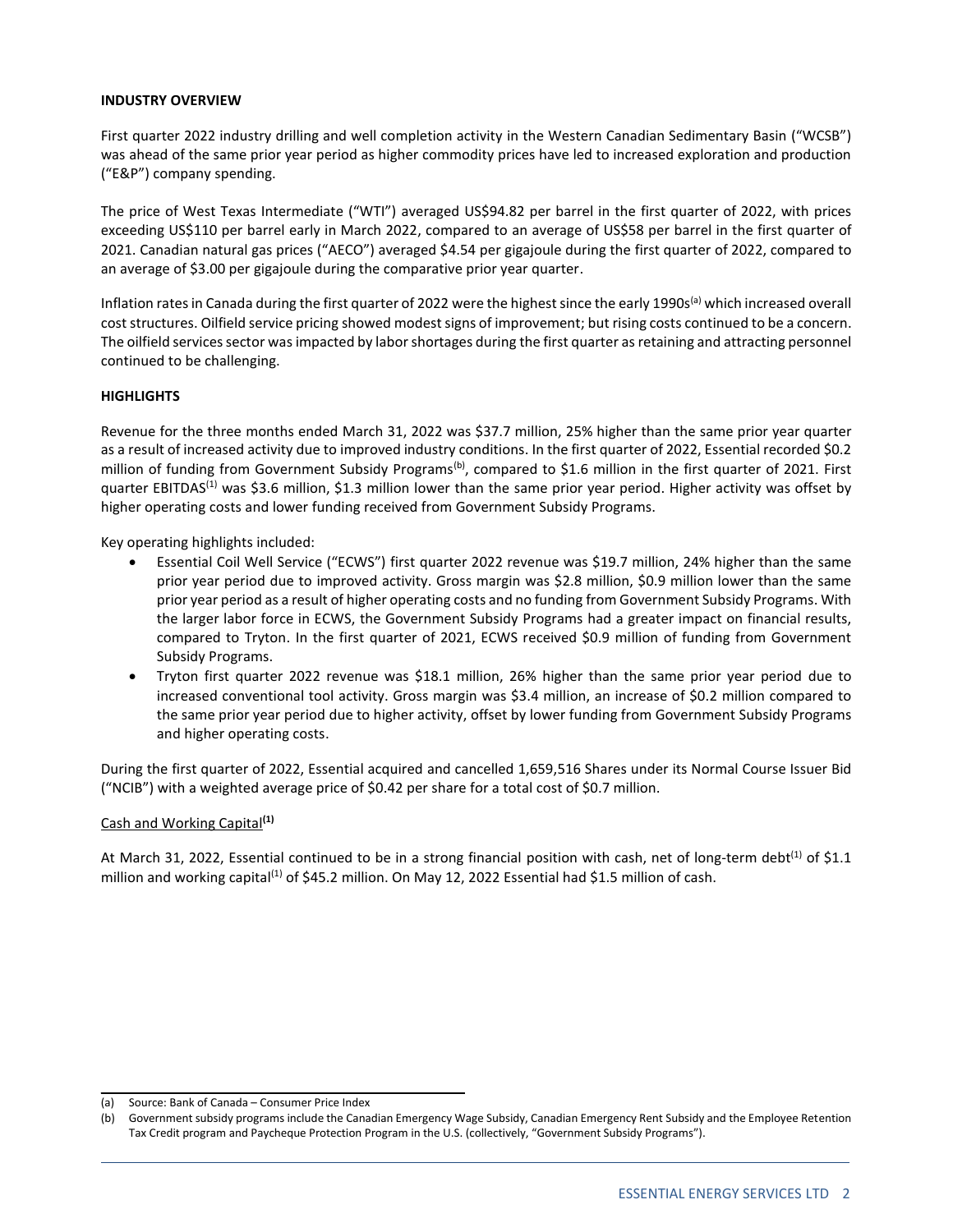## **OVERVIEW OF ESSENTIAL**

Essential safely provides completion, production and wellsite restoration services to E&P companies primarily in western Canada. Services are offered through coiled tubing, fluid and nitrogen pumping, and the sale and rental of downhole tools and equipment.

#### Essential Coil Well Service

Coiled Tubing Rigs – Essential operates one of the largest coiled tubing well service fleets in Canada. Coiled tubing rigs provide completion, stimulation and work-over services on long-reach horizontal wells. Essential's coiled tubing rigs are typically equipped to work with coiled tubing ranging from 2 ⅜ inches to 2 ⅞ inches in diameter. The rigs have a depth capacity, using 2 ⅜ inch coil, of up to 8,000+ meters when the coil is transported on the rig and up to 9,400 meters if the coil is transported separately. Essential's coiled tubing fleet is comprised of Generation I, II, III and IV coiled tubing rigs, which are differentiated by their capability to service wells with varying depths and well pressures. The varied rig size, reel capacity and coil diameter of Essential's coiled tubing fleet make this equipment ideally suited to work in all facets of a customer's horizontal well completion and work-over program. Essential operates masted and conventional coiled tubing rigs.

Coiled tubing rigs are typically hired by an E&P company to be involved in the completion of a horizontal well in the following areas:

- Pre-Fracturing Coiled tubing is used to complete pre-fracturing confirmation runs and/or place the tools used to isolate a portion of the wellbore during third-party oilfield service fracture stimulation.
- Fracturing Dependent on the design of the customer's fracturing program, coiled tubing can be used in conjunction with a third-party fracturing company and possibly other service providers to frac-thru-coil, complete annular fracturing, convey and actuate sliding-sleeve tool assemblies or perform tubing conveyed plug-and-perf operations in the well.
- Post-Fracturing Once the fracturing has been completed, coiled tubing is used to complete post-fracturing confirmation runs, clean-outs and mill-outs/drill-outs of ball & seat systems. Coiled tubing can also be used for work-overs and to convey third party instrumentation and evaluation tools to confirm the results of the fracture treatment.

Pumpers – Coiled tubing rigs are packaged with and supported by a fleet of fluid and nitrogen pumpers. Fluid pumpers are used to maintain downhole circulation, provide ancillary acid/solvent treatments and inject friction reducers and other chemicals into the wellbore. Fluid pumpers also perform stand-alone pump-down work independent of the coiled tubing fleet. Nitrogen pumpers are used to pump inert nitrogen gas into the wellbore for stimulation or work-over operations and to purge the coiled tubing of fluids once the coiled tubing work has been completed.

## **Tryton**

Essential's Tryton segment provides a wide range of downhole tools and rental services across the WSCB and in the U.S. for completion, production and wellsite restoration of oil and natural gas wells, including:

• Tryton Multi-Stage Fracturing System ("MSFS®") – Tryton MSFS® tools are used for horizontal well completions, allowing producers to isolate and fracture intervals of the horizontal section of a well separately and continuously. Tryton offers a variety of MSFS® tools that provide customers with a choice of completion technologies to use on their horizontal well completion program. The completion technology selected will vary based on wellbore characteristics and client preference. Revenue and cost parameters of each completion technology vary depending on the nature of the tools used and the services provided:

\_\_\_\_\_\_\_\_\_\_\_\_\_\_\_\_\_\_\_\_\_\_\_\_\_\_\_\_\_\_\_\_\_\_\_\_\_\_\_\_\_\_\_\_\_\_\_ MSFS is a registered trademark of Essential Energy Services Ltd.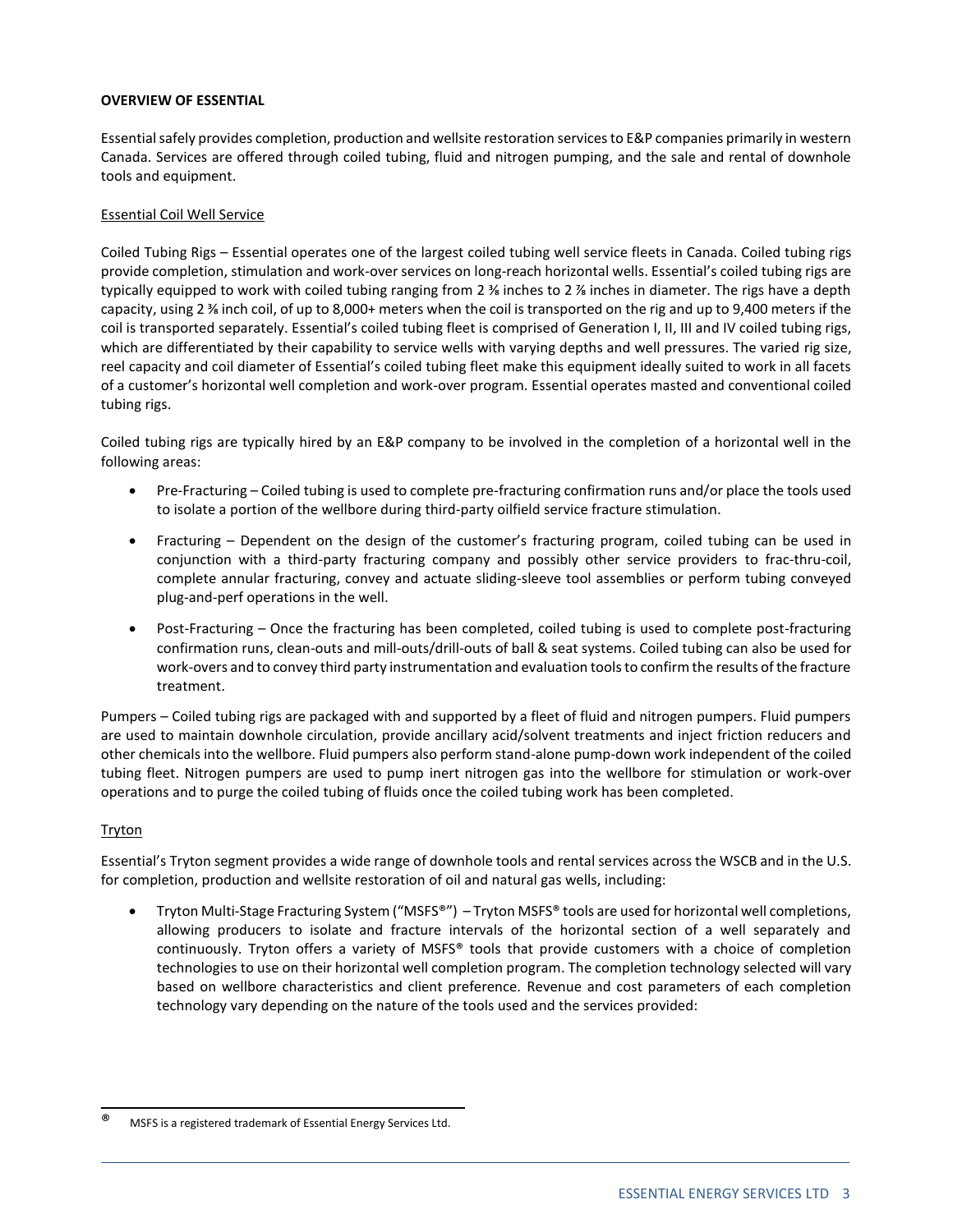- Ball & Seat Tryton's Ball & Seat system uses open hole packers and sleeves, which are opened in sequential order by dropping progressively larger balls through a liner, to isolate and fracture each zone along the non-cased horizontal leg of a well. The number of zones, or "stages", that can be fractured using a Ball & Seat system is limited by the size specifications of the balls and seats used.
- Composite/Dissolvable Bridge Plugs Tryton's Bridge Plugs, typically used in "plug-and-perf" completion programs, provides customers the ability to fracture an unlimited number of stages in the horizontal leg. These plugs are relatively quick to mill-out post-fracturing.
- Hybrid MSFS® Tryton's Hybrid MSFS® combines Tryton's Ball & Seat system, installed closer to the "toe" of the horizontal leg of a well, with Tryton's Bridge Plugs, installed towards the "heel" of the well. The Hybrid MSFS® enables customers to fracture an unlimited number of stages in the horizontal leg.
- Conventional Tools Conventional downhole tools are used in production, abandonment and wellsite restoration activities. Tryton offers a wide range of products, including downhole packers, tubing anchors, bridge plugs, sub-surface safety valves, cement retainers and related accessories.
- Rentals Tryton Rentals offers oilfield service equipment, including specialty drill pipe and various other tools and handling equipment.

|                                     | For the three months ended |           |    |              |
|-------------------------------------|----------------------------|-----------|----|--------------|
| (in thousands of dollars, except    |                            | March 31, |    |              |
| per share amounts)                  |                            | 2022      |    | 2021         |
|                                     |                            |           |    |              |
| Revenue                             | \$                         | 37,741    | \$ | 30,150       |
| Operating expenses                  |                            | 31,720    |    | 23,412       |
| Gross margin                        |                            | 6,021     |    | 6,738        |
| General and administrative expenses |                            | 2,406     |    | 1,850        |
| EBITDAS <sup>(1)</sup>              |                            | 3,615     |    | 4,888        |
|                                     |                            |           |    |              |
| Depreciation and amortization       |                            | 4,186     |    | 4,813        |
| Share-based compensation expense    |                            | 3,039     |    | 2,309        |
| Other expense                       |                            | 93        |    | 127          |
| Finance costs                       |                            | 218       |    | 231          |
| Loss before income taxes            |                            | (3, 921)  |    | (2, 592)     |
| Current income tax expense          |                            |           |    | $\mathbf{1}$ |
| Income tax expense                  |                            |           |    | $\mathbf{1}$ |
| Net loss                            | \$                         | (3, 921)  | \$ | (2, 593)     |
| Net loss per share                  |                            |           |    |              |
| <b>Basic and diluted</b>            | \$                         | (0.03)    | \$ | (0.02)       |

## **RESULTS OF OPERATIONS**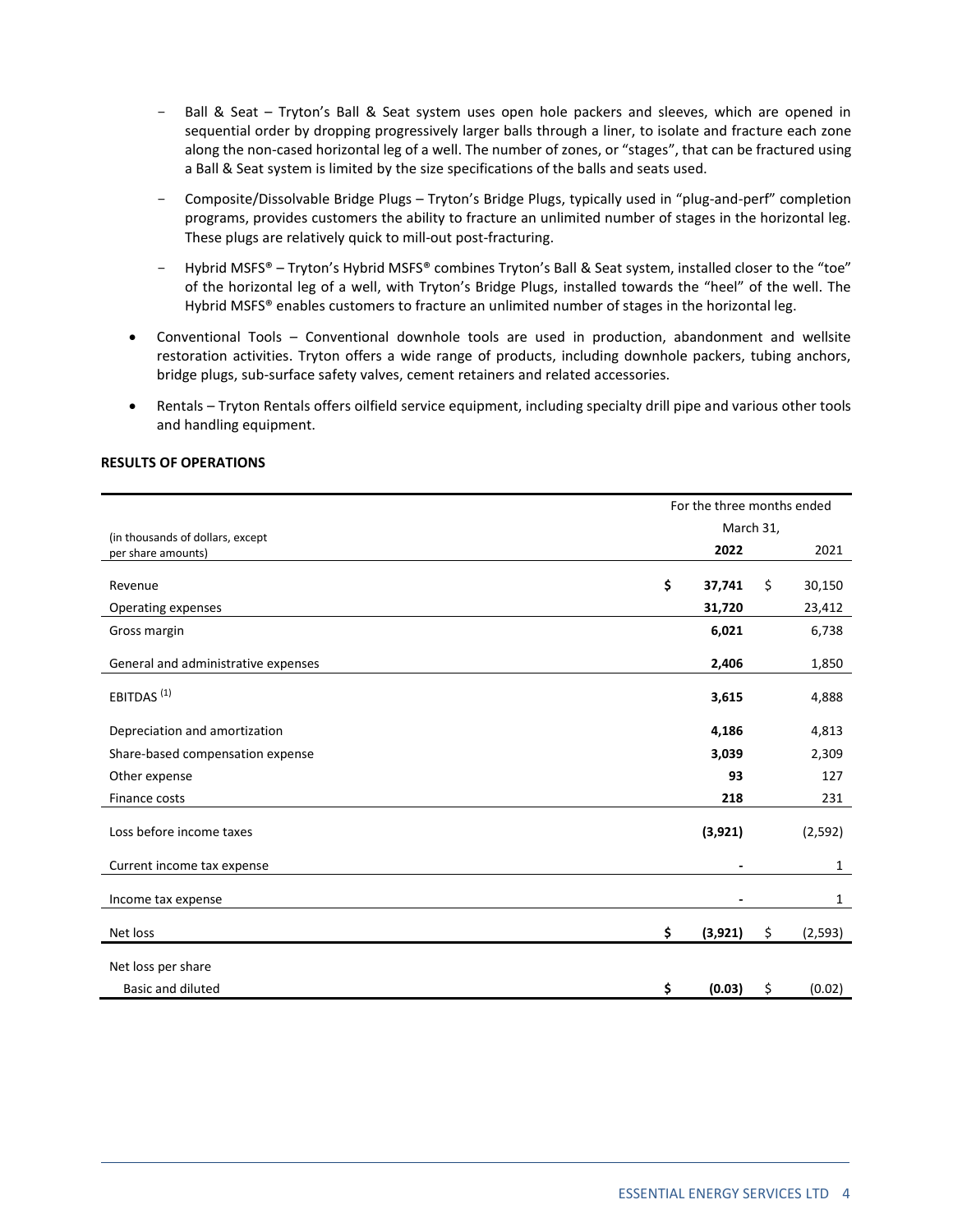#### **SEGMENT RESULTS –** *ESSENTIAL COIL WELL SERVICE*

|                                                                     | For the three months ended |           |    |                |
|---------------------------------------------------------------------|----------------------------|-----------|----|----------------|
|                                                                     |                            | March 31, |    |                |
| (in thousands of dollars, except percentages, hours and fleet data) |                            | 2022      |    | 2021           |
|                                                                     |                            |           |    |                |
| Revenue                                                             | \$                         | 19,679    | \$ | 15,856         |
| Operating expenses                                                  |                            | 16,903    |    | 12,147         |
| Gross margin                                                        | \$                         | 2,776     | \$ | 3,709          |
| Gross margin %                                                      |                            | 14%       |    | 23%            |
| Operating hours                                                     |                            |           |    |                |
| Coiled tubing rigs                                                  |                            | 10,016    |    | 8,629          |
| Pumpers                                                             |                            | 13,014    |    | 11,603         |
| Active equipment fleet (i) (ii)                                     |                            |           |    |                |
| Coiled tubing rigs                                                  |                            | 12        |    | 12             |
| Fluid pumpers                                                       |                            | 11        |    | 9              |
| Nitrogen pumpers                                                    |                            | 4         |    | $\overline{4}$ |
| Total equipment fleet (i) (iii)                                     |                            |           |    |                |
| Coiled tubing rigs                                                  |                            | 25        |    | 29             |
| Fluid pumpers                                                       |                            | 13        |    | 19             |
| Nitrogen pumpers                                                    |                            | 6         |    | 8              |

(i) Fleet data represents the number of units at the end of the period. Crewed equipment is less than active equipment.

(ii) In January 2022, one additional quintuplex fluid pumper went into service.

(iii) Total equipment fleet was reduced in the third quarter of 2021 for shallow coiled tubing rigs and lower capacity pumpers which are no longer expected to be reactivated.

First quarter 2022 ECWS revenue was \$19.7 million, an increase of 24% compared to the same prior year quarter. Improved industry conditions resulted in a 14% increase in operating hours when compared to the first quarter of 2021. Revenue per operating hour was higher than the same prior year period, mainly attributed to the nature of the work performed and a revenue surcharge for fuel, which allowed ECWS to offset some inflationary cost increases.

Gross margin for the first quarter of 2022 was \$2.8 million, \$0.9 million lower than the same prior year period due to inflationary cost increases and no funding from Government Subsidy Programs. Cost inflation was significant in the first quarter of 2022 and resulted in higher operating costs related to wages, fuel and repairs & maintenance ("R&M"). ECWS had no Government Subsidy Program benefits in the first quarter of 2022, compared to \$0.9 million of funding in the prior year quarter. Although revenue per operating hour increased in the quarter, it was insufficient to cover increased operating costs and lower government funding. With the larger labor force in ECWS, the Government Subsidy Programs had a greater impact on financial results, compared to Tryton. Gross margin percentage was 14% in the current period, compared to 23% in the same prior year quarter.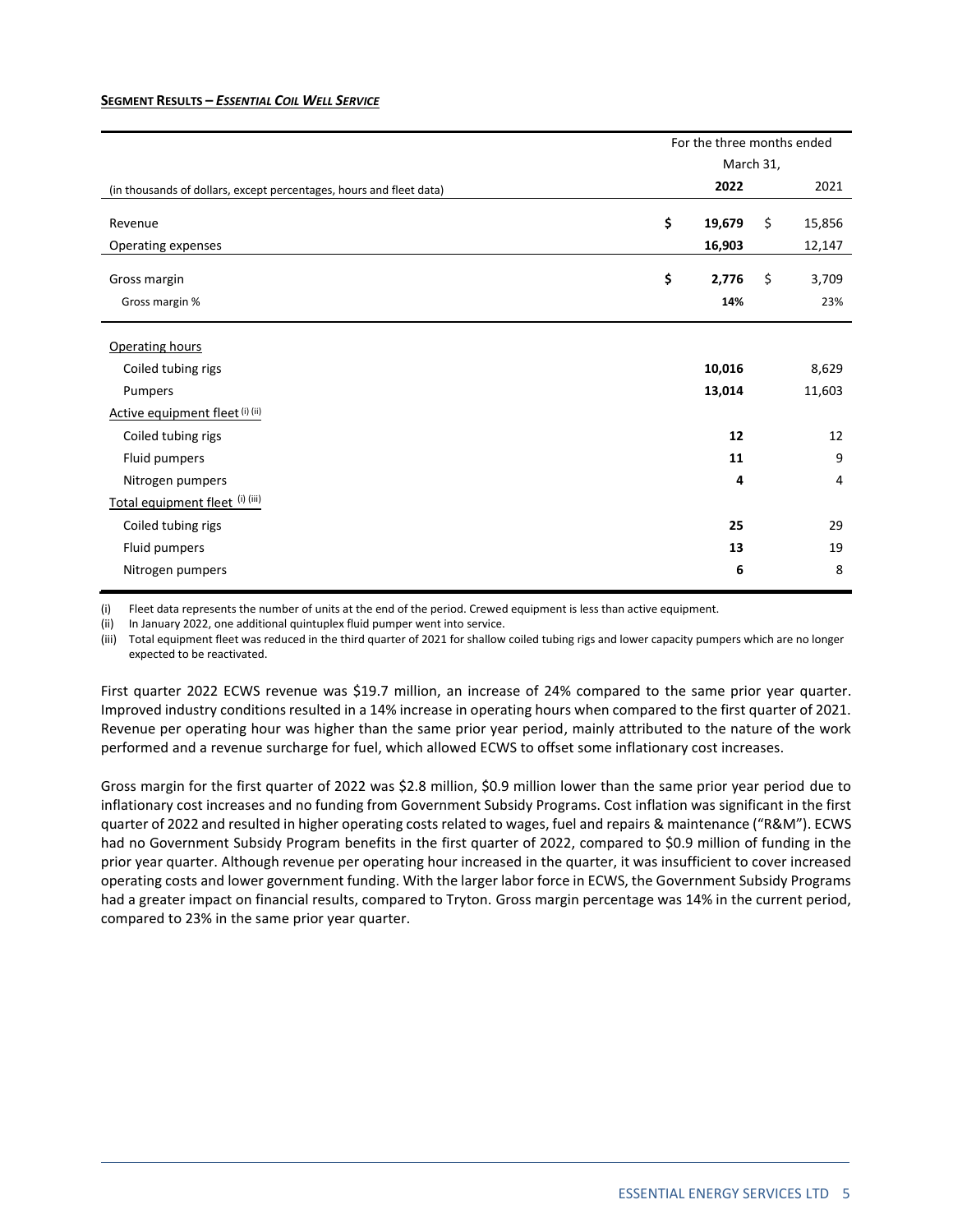#### **SEGMENT RESULTS –** *TRYTON*

|                                               | For the three months ended |              |    |              |
|-----------------------------------------------|----------------------------|--------------|----|--------------|
|                                               | March 31,                  |              |    |              |
| (in thousands of dollars, except percentages) |                            | 2022         |    | 2021         |
| Revenue                                       | \$                         | 18,062       | \$ | 14,294       |
| Operating expenses                            |                            | 14,680       |    | 11,106       |
| Gross margin<br>Gross margin %                | \$                         | 3,382<br>19% | \$ | 3,188<br>22% |
| Tryton revenue - % of revenue                 |                            |              |    |              |
| Tryton MSFS®                                  |                            | 27%          |    | 34%          |
| <b>Conventional Tools &amp; Rentals</b>       |                            | 73%          |    | 66%          |

First quarter 2022 Tryton revenue was \$18.1 million, an increase of 26% compared to the same prior year quarter. Conventional tool activity in Canada and the U.S. improved compared to the prior year quarter as stronger industry conditions resulted in higher customer spending on production and abandonment work. Tryton MSFS® activity remained consistent with 2021 as drilling rig delays for certain customers resulted in slower MSFS® activity than expected. Pricing continued to be competitive during the quarter.

First quarter gross margin was \$3.4 million, \$0.2 million higher than the prior year quarter due to an increase in activity, offset by lower funding from Government Subsidy Programs and higher operating costs related to inventory and wages. Tryton received \$0.2 million of funding from the Employee Retention Tax Credit program in the U.S. in the first quarter of 2022 compared to \$0.5 million of Government Subsidy Program benefits in the same prior year quarter. As pricing remained competitive during the quarter, Tryton was unable to recover increased operating costs from customers through higher prices. Gross margin percentage was 19% in the current quarter, compared to 22% in the same prior year quarter.

#### **GENERAL AND ADMINISTRATIVE**

|                                     |           | For the three months ended |  |       |  |
|-------------------------------------|-----------|----------------------------|--|-------|--|
|                                     | March 31, |                            |  |       |  |
| (in thousands of dollars)           |           | 2022                       |  | 2021  |  |
| General and administrative expenses |           | 2.406                      |  | 1,850 |  |

General and administrative expenses ("G&A") consist of wages, professional fees and other administrative costs. G&A for the three months ended March 31, 2022 increased compared to the same prior year quarter mainly due to the reinstatement of certain employee compensation programs that were temporarily suspended, or reduced, during the COVID-19 pandemic and lower Government Subsidy Program benefits. No benefits related to Government Subsidy Programs were recorded in the first quarter of 2022, compared to \$0.2 million in the same prior year period.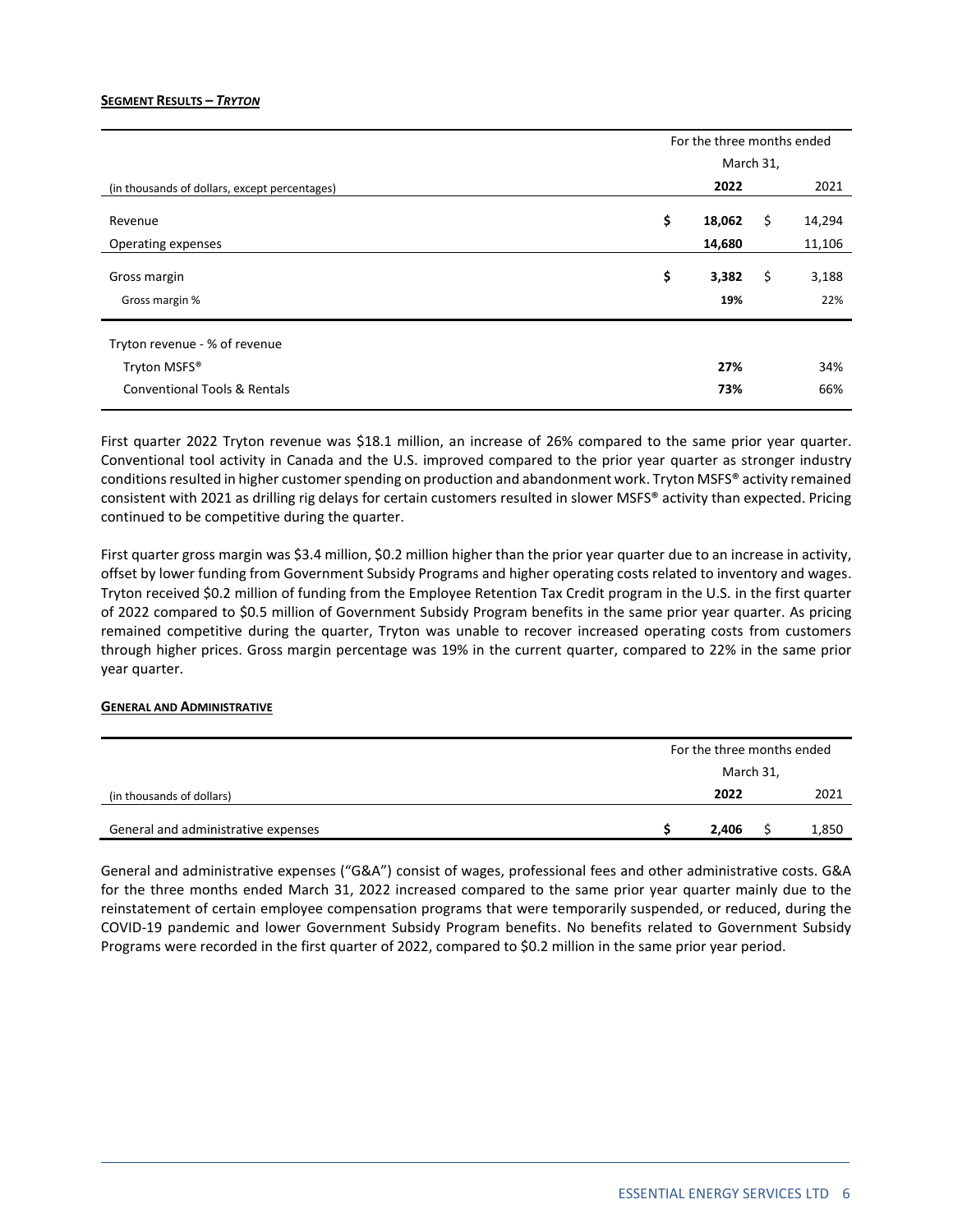#### **DEPRECIATION AND AMORTIZATION**

|                                       | For the three months ended |       |  |       |
|---------------------------------------|----------------------------|-------|--|-------|
|                                       | March 31,                  |       |  |       |
| (in thousands of dollars)             |                            | 2022  |  | 2021  |
| Depreciation and amortization expense |                            | 4,186 |  | 4,813 |

Depreciation expense for the three months ended March 31, 2022 was lower than the first quarter of 2021 as a result of a lower fixed asset base and certain fixed assets being fully depreciated.

#### **SHARE-BASED COMPENSATION**

|                                  |           | For the three months ended |  |       |  |
|----------------------------------|-----------|----------------------------|--|-------|--|
|                                  | March 31, |                            |  |       |  |
| (in thousands of dollars)        |           | 2022                       |  | 2021  |  |
| Share-based compensation expense |           | 3.039                      |  | 2,309 |  |

Essential's liability for share-based compensation fluctuates based on Essential's share price and the number of sharebased units outstanding. When Essential's share price increases (decreases), the estimated amount of future payments also increases (decreases) and results in higher (lower) share-based compensation expense.

For the three months ended March 31, 2022, share-based compensation expense was \$3.0 million, an increase of \$0.7 million compared to the same prior year period mainly due to an increase in the number of share-based units outstanding during the period.

#### **OTHER EXPENSE**

|                                  |           | For the three months ended |   |      |
|----------------------------------|-----------|----------------------------|---|------|
|                                  | March 31, |                            |   |      |
| (in thousands of dollars)        |           | 2022                       |   | 2021 |
|                                  |           |                            |   |      |
| Gain on disposal of assets       | \$        | (82)                       | S | (29) |
| Realized foreign exchange gain   |           |                            |   | (6)  |
| Unrealized foreign exchange loss |           | 201                        |   | 175  |
| Other income                     |           | (26)                       |   | (13) |
| Other expense                    |           | 93                         |   | 127  |

For the three months ended March 31, 2022 and 2021, Essential realized a gain on disposal of assets related to the sale of surplus equipment no longer used in operations.

During the three months ended March 31, 2022 and 2021, the strengthening of the Canadian dollar in relation to the U.S. dollar resulted in an unrealized foreign exchange loss.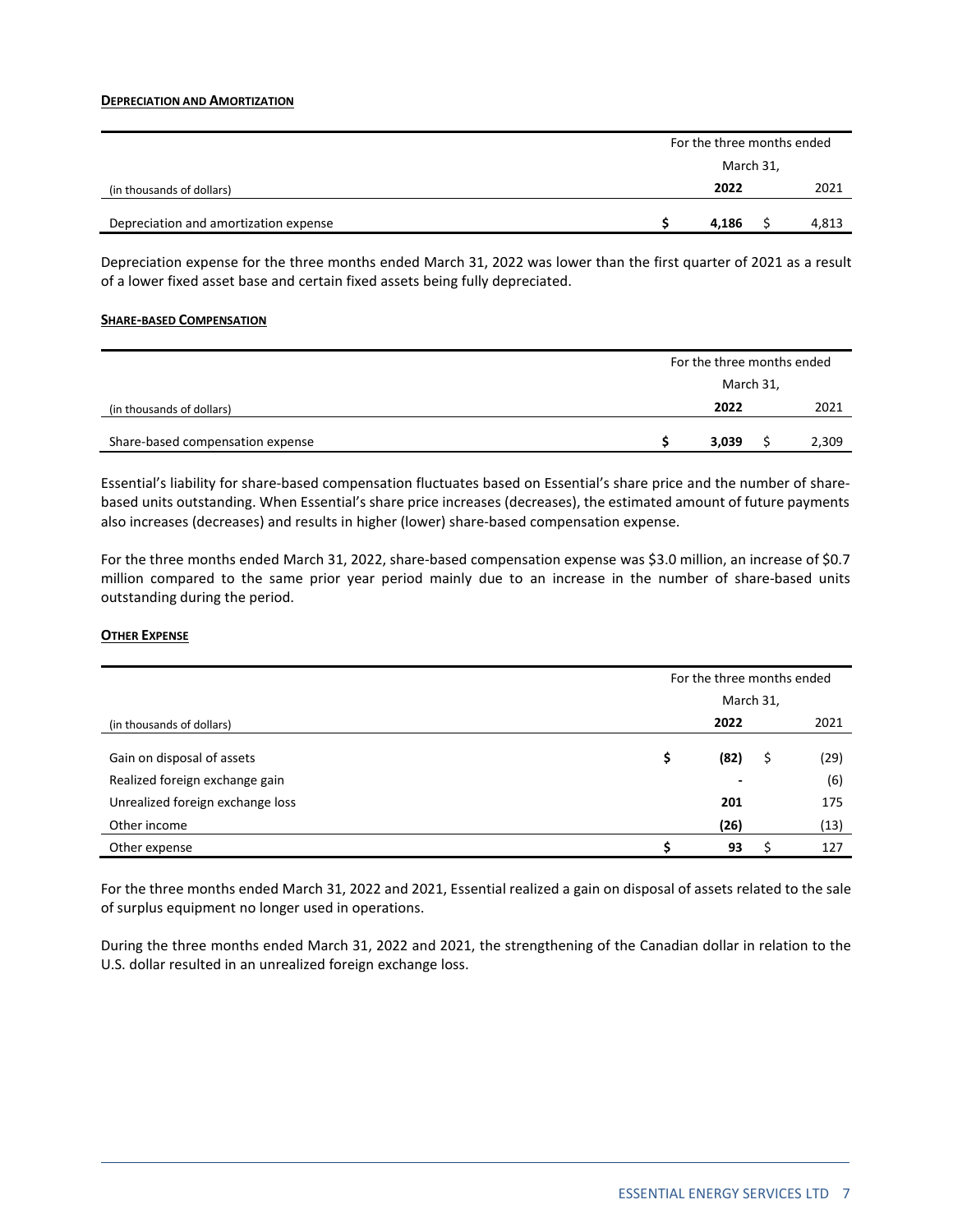#### **FINANCE COSTS**

|                           |      | For the three months ended<br>March 31, |      |  |
|---------------------------|------|-----------------------------------------|------|--|
|                           |      |                                         |      |  |
| (in thousands of dollars) | 2022 |                                         | 2021 |  |
| Finance costs             | 218  |                                         | 231  |  |

Finance costs consist of interest expense related to lease liabilities and interest and other long-term debt costs related to the Company's Credit Facility (as described below).

For the three months ended March 31, 2022, finance costs decreased compared to the same prior year period due to lower outstanding lease liabilities and lower standby fees.

#### **INCOME TAXES**

|                            |      | For the three months ended |      |  |  |
|----------------------------|------|----------------------------|------|--|--|
|                            |      | March 31,                  |      |  |  |
| (in thousands of dollars)  | 2022 |                            | 2021 |  |  |
| Current income tax expense | ٠    |                            |      |  |  |

For the three months ended March 31, 2022 and 2021, Essential did not recognize any amounts related to deferred income tax expense or recovery.

As at March 31, 2022 and 2021, Essential was in an unrecognized deferred income tax asset position. An assessment was performed, which determined that Essential did not meet the criteria to recognize a deferred tax asset.

#### **FINANCIAL RESOURCES AND LIQUIDITY**

#### **NET CASH (USED IN) PROVIDED BY OPERATING ACTIVITIES**

|                                                     |           | For the three months ended |  |       |
|-----------------------------------------------------|-----------|----------------------------|--|-------|
|                                                     | March 31, |                            |  |       |
| (in thousands of dollars)                           |           | 2022                       |  | 2021  |
| Funds flow $(1)$                                    |           | 301                        |  | 2,374 |
| Changes in non-cash working capital (1)             |           | (2,305)                    |  | 841   |
| Net cash (used in) provided by operating activities |           | (2,004)                    |  | 3,215 |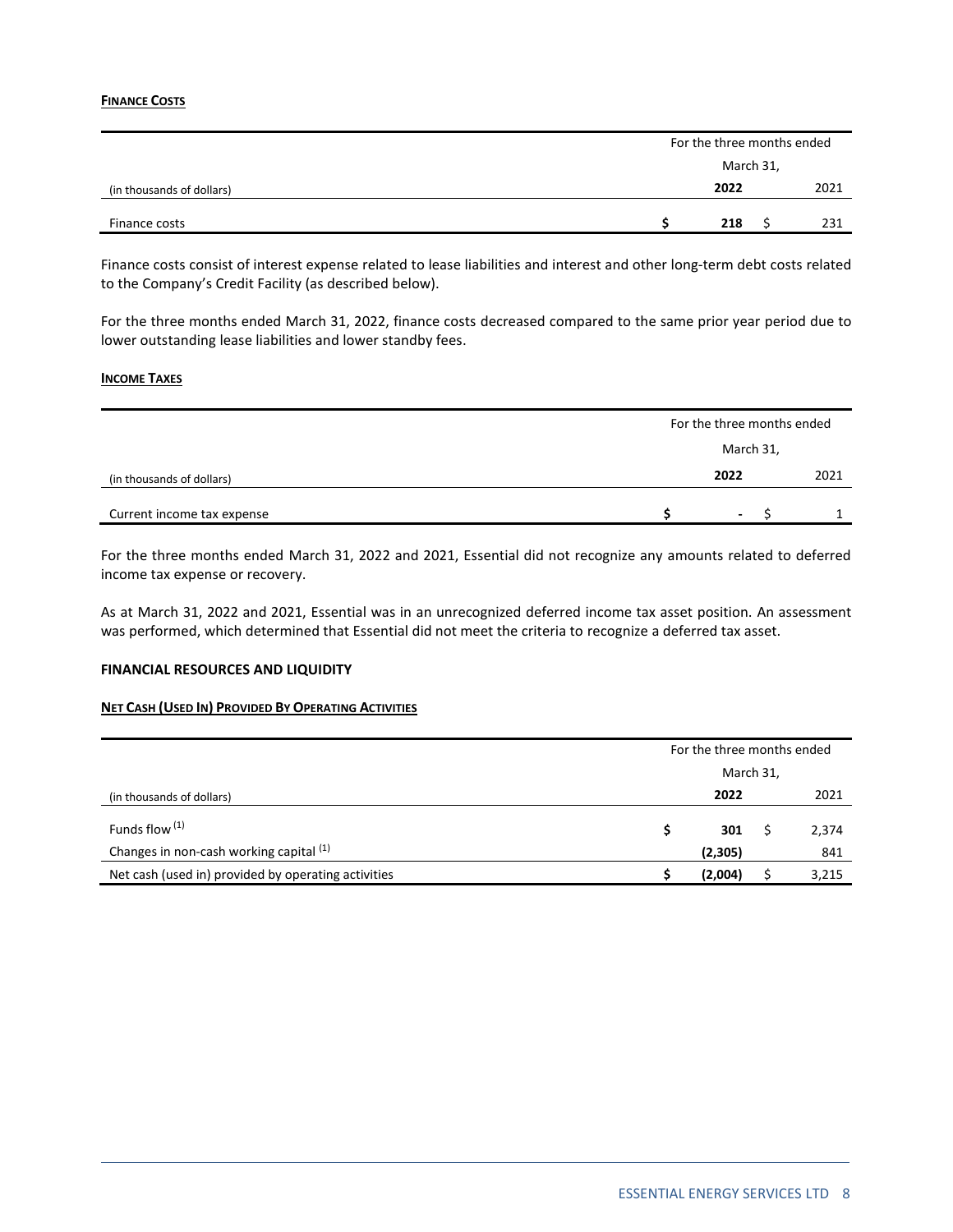### **WORKING CAPITAL(1)**

|                                          |   | As at     | As at        |
|------------------------------------------|---|-----------|--------------|
|                                          |   | March 31, | December 31, |
| (in thousands of dollars, except ratios) |   | 2022      | 2021         |
|                                          |   |           |              |
| Current assets                           | S | 69,516    | \$<br>68,740 |
| <b>Current liabilities</b>               |   | (24, 281) | (23, 450)    |
| Working capital (1)                      |   | 45,235    | 45,290       |
| Working capital ratio <sup>(1)</sup>     |   | 2.9:1     | 2.9:1        |

Working capital<sup>(1)</sup> is comprised primarily of cash, accounts receivable and inventory, net of accounts payable and current portion of lease liabilities. As required, Essential uses its Credit Facility to meet the variable nature of its working capital<sup>(1)</sup> requirements for the cost of carrying customer accounts receivable and inventory. Collection periods for accounts receivable are typically longer than payment cycles to vendors and employees.

Management analyzes working capital<sup>(1)</sup> and working capital ratio<sup>(1)</sup> as part of the Company's overall capital management strategy to ensure adequate sources of capital are available to maintain operational activities, carry out the planned capital program and have sufficient cash sources to sustain the business.

#### **CREDIT FACILITY**

Essential has a revolving credit facility (the "Credit Facility") with a syndicate of lenders (the "Lenders"). The Credit Facility is comprised of a \$25.0 million revolving term loan facility. The Credit Facility matures on November 30, 2024, is renewable at the Lenders' consent and is secured by a general security agreement over the Company's assets. To the extent the Credit Facility is not extended, any balance would be immediately due and payable on the maturity date.

The Credit Facility contains certain financial covenants with the covenant thresholds detailed in the table below. It also contains a number of positive and negative customary covenants, including restrictions on Essential's ability to change its primary business; incur certain types of debt outside of the Credit Facility; incur liens on assets; acquire new assets; enter into a consolidation, amalgamation or merger; or dispose of assets; among other requirements and restrictions.

As at March 31, 2022 there was \$2.6 million outstanding of the \$25.0 million available. Essential does not anticipate financial resource or liquidity issues to restrict its future operating, investing or financing activities.

#### **Financial Covenants**

As at March 31, 2022, all financial debt covenants and banking requirements under the Credit Facility were satisfied.

|                                              |              | As at     |
|----------------------------------------------|--------------|-----------|
|                                              | Covenant     | March 31, |
| (in millions of dollars, except percentages) | Threshold    | 2022      |
|                                              |              |           |
| Funded debt to capitalization                | $\leq 50\%$  | N/A       |
| <b>Funded debt to Bank EBITDA</b>            | $\leq$ 3.5x  | N/A       |
| Fixed charge coverage ratio                  | $\geq 1.25x$ | 24.26x    |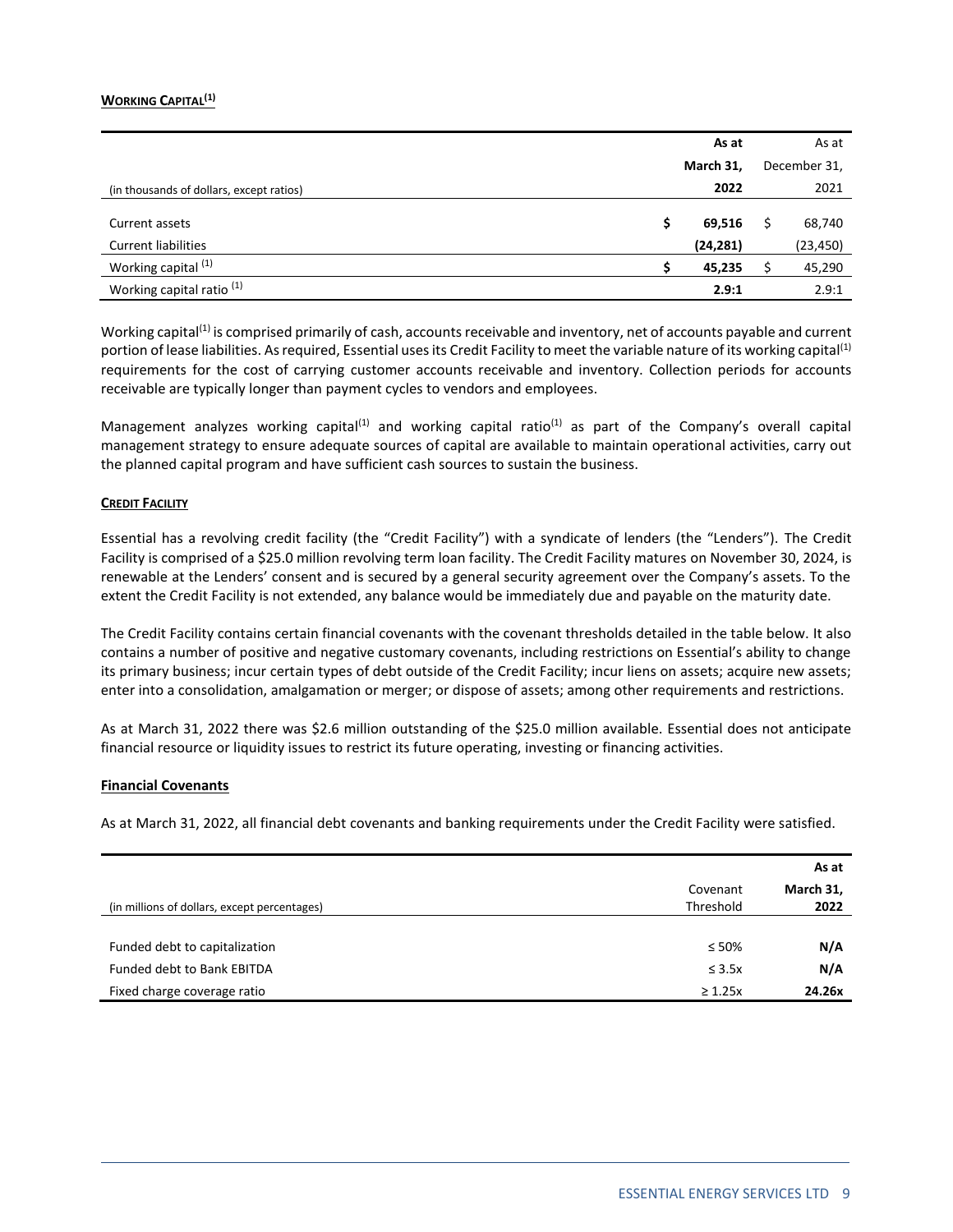Funded debt is generally defined in Essential's Credit Facility as long-term debt, including current portion of long-term debt plus deferred financing costs and bank indebtedness, net of cash. It does not include the lease liabilities. Capitalization is defined in Essential's Credit Facility as the aggregate of its funded debt and equity. Bank EBITDA is generally defined in Essential's Credit Facility as EBITDAS<sup>(1)</sup>, excluding severance costs ("Permitted Adjustments") and the impact of IFRS 16. Fixed charge coverage ratio is generally defined in Essential's Credit Facility as the ratio of Bank EBITDA less cash tax expense to the cash interest expense. Financial covenants are calculated in accordance with Essential's Credit Facility agreement which can be found on SEDAR.

### **PURCHASE OF PROPERTY AND EQUIPMENT**

|                                           | For the three months ended |           |    |       |
|-------------------------------------------|----------------------------|-----------|----|-------|
|                                           |                            | March 31, |    |       |
| (in thousands of dollars)                 |                            | 2022      |    | 2021  |
|                                           |                            |           |    |       |
| <b>ECWS</b>                               | \$                         | 565       | \$ | 2,180 |
| Tryton                                    |                            | 796       |    | 64    |
| Purchase of property and equipment        |                            | 1,361     |    | 2,244 |
| Less proceeds on disposal of equipment    | Ŝ.                         | (165)     | S  | (303) |
| Net equipment expenditures <sup>(1)</sup> | \$                         | 1,196     |    | 1,941 |

Essential classifies its purchase of property and equipment as growth capital<sup>(1)</sup> and maintenance capital<sup>(1)</sup>:

|                                    | For the three months ended |  |       |  |
|------------------------------------|----------------------------|--|-------|--|
|                                    | March 31,                  |  |       |  |
| (in thousands of dollars)          | 2022                       |  | 2021  |  |
| Growth capital (1)                 | $\sim$                     |  | 1,663 |  |
| Maintenance capital <sup>(1)</sup> | 1,361                      |  | 581   |  |
| Purchase of property and equipment | 1,361                      |  | 2,244 |  |

For the three months ended March 31, 2022, Essential's maintenance capital spending was focused on costs incurred to maintain the ECWS active fleet and replace pickup trucks in Tryton.

Essential's 2022 capital budget remains unchanged at \$6 million and is focused on the purchase of property and equipment for maintenance activities and the replacement of pickup trucks for each of ECWS and Tryton. Essential will continue to monitor activity and industry opportunities and adjust its spending as appropriate. The 2022 capital budget is expected to be funded with cash, operational cashflow and, if needed, the Credit Facility.

#### **SHARE CAPITAL**

As at May 12, 2022, there were 140,062,797 Shares and 449,000 share options ("Share Options") outstanding. All of the 449,000 Share Options outstanding were exercisable and "in-the-money".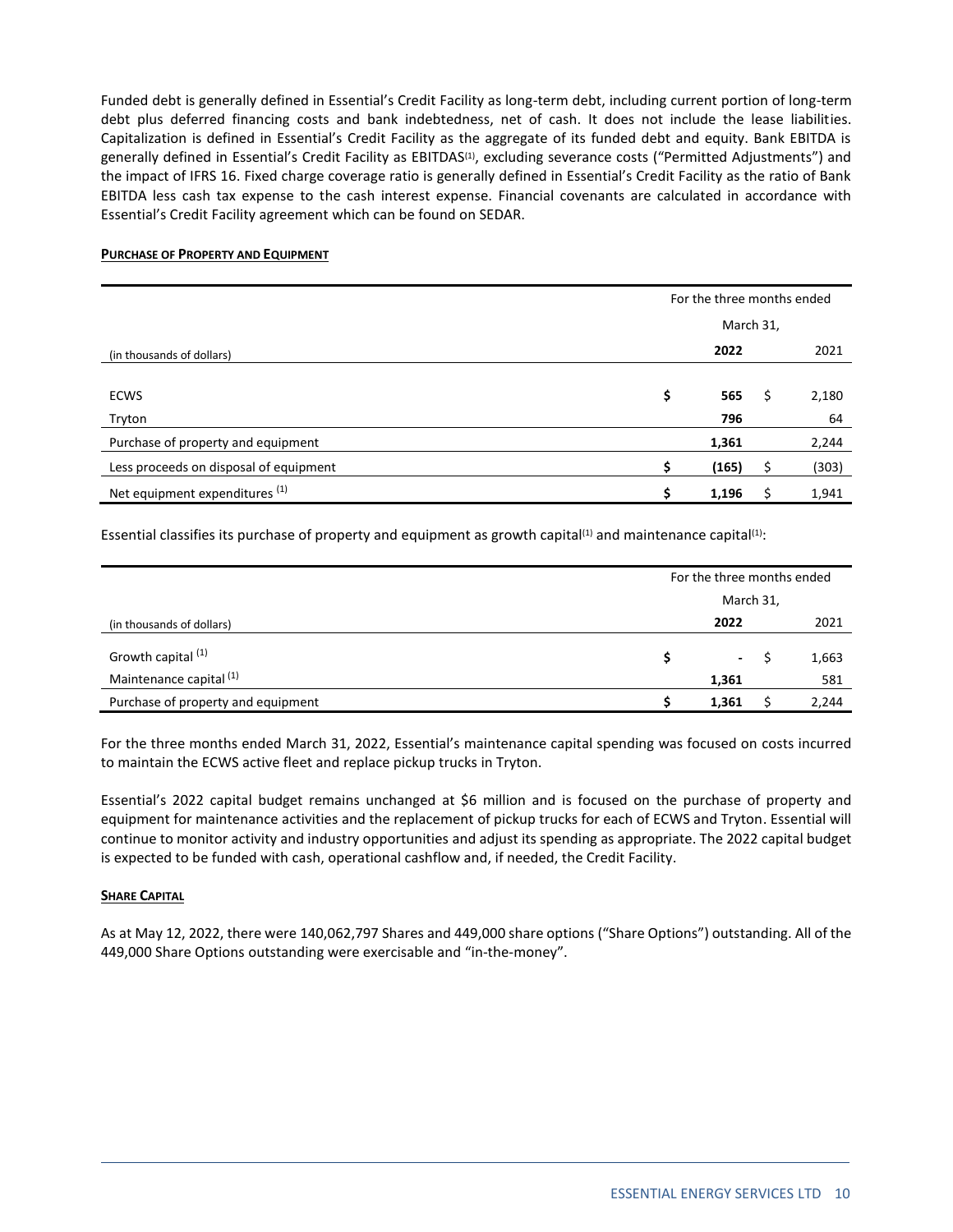#### **COMMITMENTS**

Essential has lease commitments for office and shop premises with contractual undiscounted lease payments as follows:

|                           | As at     |    | As at        |
|---------------------------|-----------|----|--------------|
|                           | March 31, |    | December 31, |
| (in thousands of dollars) | 2022      |    | 2021         |
| Less than one year        | 5,321     | -S | 5,446        |
| One to five years         | 7,071     |    | 7,136        |
|                           | 12,392    |    | 12,582       |

#### **NORMAL COURSE ISSUER BID**

On December 17, 2021, the Company received approval from the TSX to implement a NCIB for Essential's Shares. Any Shares purchased by Essential pursuant to the NCIB will be cancelled. The NCIB commenced on December 21, 2021 and will terminate on December 20, 2022, or at such earlier date as the NCIB is completed, or terminated, at the option of Essential.

Under the NCIB, Essential may purchase up to 10,374,478 of its issued and outstanding Shares on the open market through the facilities of the TSX and/or other alternative trading systems. In accordance with the provisions of the TSX Company Manual, the maximum number of Shares that may be purchased on one day may not exceed 23,482 Shares, which is 25% of the six-month average daily trading volume of Shares on the TSX, at November 30, 2021. The price which Essential will pay for any Shares purchased will be the prevailing market price of such Shares at the time of purchase. Shareholders may obtain a copy of the "Notice of Intention to make a Normal Course Issuer Bid" that was filed by the Company with the TSX, free of charge, by contacting the Company.

For the three months ended March 31, 2022, 1,659,516 Shares were acquired and cancelled under the NCIB with a weighted average price of \$0.42 per share for a total cost of \$0.7 million.

#### **DISCLOSURE CONTROLS AND PROCEDURES**

The Company's President and Chief Executive Officer ("CEO") and Chief Financial Officer ("CFO") have designed, or caused to be designed under their supervision, disclosure controls and procedures to provide reasonable assurance that: (i) material information relating to the Company is made known to the Company's CEO and CFO, particularly during the period in which annual, interim or other reports are being prepared; and (ii) information required to be disclosed by the Company in its annual filings, interim filings or other reports filed or submitted by it under securities legislation is recorded, processed, summarized and reported within the time period specified in securities legislation.

Essential reported on disclosure controls and procedures as part of its 2021 annual disclosure requirements (please refer to the MD&A for the year-ended December 31, 2021, which is available on SEDAR at www.sedar.com and on Essential's website at www.essentialenergy.ca). There have been no significant changes to the Company's disclosure controls and procedures in the current period.

#### **INTERNAL CONTROLS OVER FINANCIAL REPORTING**

Internal controls over financial reporting ("ICFR") are designed to provide reasonable assurance regarding the reliability of the Company's financial reporting and the preparation of financial statements for external purposes in accordance with International Financial Reporting Standards ("IFRS"). The Company's CEO and CFO are responsible for designing, or causing to be designed under their supervision, ICFR related to the Company, including its consolidated subsidiaries.

Essential reported on ICFR as part of its 2021 annual disclosure requirements (please refer to the MD&A for the yearended December 31, 2021, which is available on SEDAR at www.sedar.com and on Essential's website at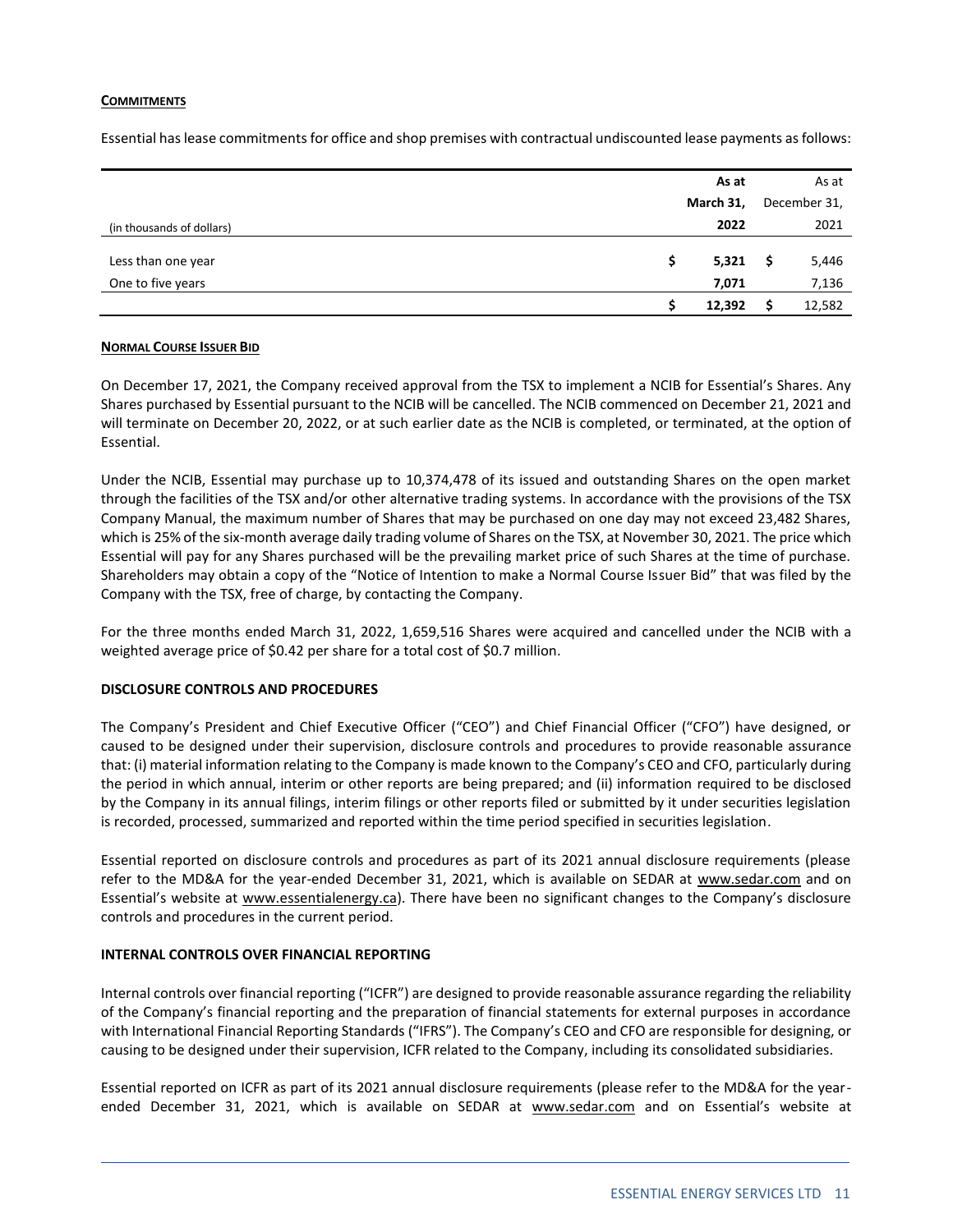www.essentialenergy.ca). There have been no significant changes to ICFR in the current period that have materially affected, or are reasonably likely to affect, the Company's ICFR.

#### **RISKS AND UNCERTAINTIES**

For a discussion of the risks and uncertainties which apply to Essential's business and its operating results, please refer to the Company's AIF for the year ended December 31, 2021, which is available on SEDAR (www.sedar.com). Investors should carefully consider the risks and uncertainties described in Essential's AIF. The risks and uncertainties in Essential's AIF are not the only ones it faces. Additional risks and uncertainties, including those that the Company does not know about now or that it currently deems immaterial, may also adversely affect its business, financial condition, results of operations or cashflows.

## **OUTLOOK**

During the first quarter of 2022, commodity prices continued to strengthen and forward curve expectations improved over December 31, 2021. With these strong commodity prices, the outlook for industry drilling and completion activity in 2022 and beyond is quite optimistic. The Company expects strong commodity prices, combined with the constant degradation effect of well declines, to drive an increase in spending on drilling and completions for the remainder of 2022 and suggests the start of a strong multi-year performance cycle.

To date in 2022, E&P company surplus cash flow has generally been applied to debt reduction and returning funds to shareholders through dividends and share repurchases. General industry expectations suggest that as E&P companies continue to significantly reduce debt, capital investment may increase as they shift their focus back to incremental growth and drilling and completion spending.

During the first quarter of 2022, cost inflation in Canada was significant and continued to impact expenses such as wages, fuel, inventory and R&M. Supply chain disruptions could further increase costs in the oilfield services sector for the remainder of 2022. The oilfield services sector in Canada is experiencing labor shortages and retaining and attracting personnel to the oilfield services sector is a challenge in today's market.

ECWS has one of the industry's largest active and total deep coiled tubing fleets. ECWS's active fleet includes 12 coiled tubing rigs and 11 fluid pumpers. ECWS is not crewing this entire active fleet. Maintenance of an active fleet above what is currently crewed allows customers to have access to preferred, efficient equipment for differing completion techniques and formation/well pad needs. As the industry continues to recover, ECWS has additional equipment available for reactivation. An anticipated shift in E&P company capital spending for the second half of 2022 and beyond, combined with the tightening of crewed-equipment available, is expected to drive demand for ECWS services towards the latter half of 2022.

To date in 2022, Tryton MSFS® activity has been slower than anticipated largely due to drilling rig delays for certain customers. With an expected increase in E&P company drilling and completion spending, Tryton anticipates increased demand for its MSFS® completion downhole tools in later 2022. As E&P companies seek growth through increased production, it is expected that Tryton's conventional downhole tool business in Canada and the U.S. will benefit from increased activity. Tryton's ability to expand in a strengthening industry environment could also be impacted by a tight labor market, but that is not currently anticipated to be a constraint.

In the first quarter of 2022, pricing for Essential's services was not sufficient to offset inflationary cost increases. For ECWS, conversations are currently underway in conjunction with primary E&P customer requests for future pricing and service commitments. ECWS is targeting price increases with a premium in excess of inflationary cost. To date, responses from ECWS's primary customers to the price increases have been positive. These price increases will go into effect during the second quarter, with the expected benefit being reflected in ECWS's third and subsequent quarters' results. In addition, commencing in May, service requests from non-primary customers are expected to be priced at a further premium. The ECWS price increase strategy is expected to increase gross margin in the second half of 2022. Unfortunately, for Tryton, intense competition in the downhole tools and rentals markets is expected to preclude Tryton from implementing service price increases in the near term.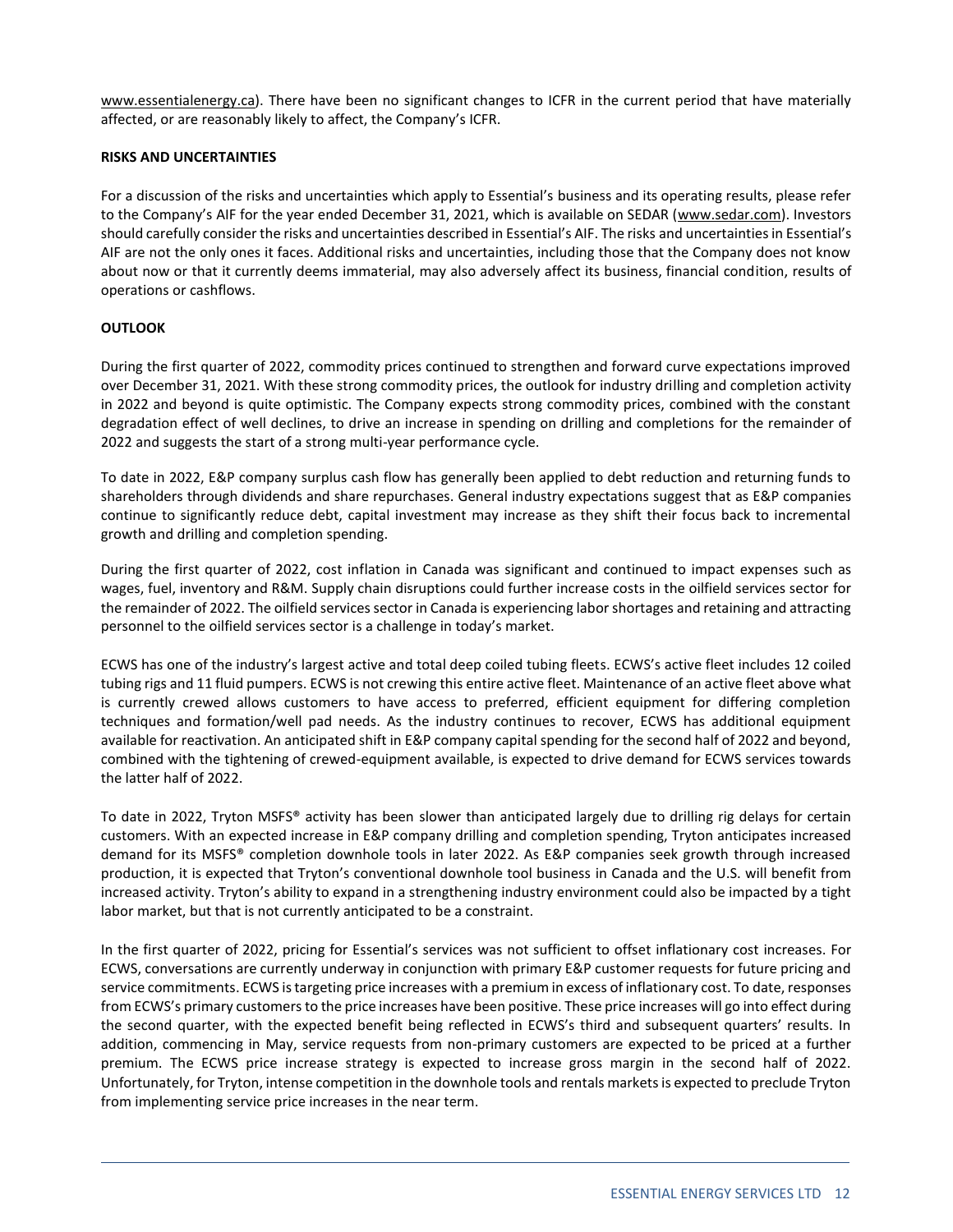Essential is well positioned to benefit from the anticipated oilfield service sector recovery cycle. Essential's strengths include its well-trained workforce, industry leading coiled tubing fleet, value-adding downhole tool technologies and sound financial footing. As industry activity improves, Essential will focus on obtaining appropriate pricing for its services. Essential is committed to meeting the growing demands of its key customers, the continued focus on Environmental, Social and Governance initiatives, maintaining its strong financial position and developing its cash flow generating businesses. On May 12, 2022, Essential had cash of \$1.5 million. Essential's ongoing financial stability is a strategic advantage as the industry continues to transition into a period of expected growth.

#### **SUMMARY OF QUARTERLY DATA**

Essential operates primarily in western Canada, where activity is directly impacted by seasonality. Activity is traditionally lowest in the second quarter. With the onset of spring, melting snow and thawing ground frost renders many roadways incapable of supporting heavy equipment. In addition, certain areas in western Canada are typically only accessible during the winter months.

Industry downturns and recovery periods tend to disrupt typical historic oilfield services seasonal and quarterly patterns in western Canada as E&P companies prioritize cash flow spending decisions in addition to weather and access issues.

The following table provides the Company's quarterly information for the past eight quarters:

| (in thousands of dollars,<br>except per share amounts,<br>percentages, hours and fleet data) | Mar 31,<br>2022 | Dec 30,<br>2021 | Sept 30,<br>2021 | June 30,<br>2021 | Mar 31,<br>2021 | Dec 31,<br>2020 | Sept 30,<br>2020 | June 30,<br>2020 |
|----------------------------------------------------------------------------------------------|-----------------|-----------------|------------------|------------------|-----------------|-----------------|------------------|------------------|
| <b>Essential Coil Well Service</b>                                                           | 19,679          | 15,134          | 14,908           | 13,355           | 15,856          | 13,059          | 9,909            | 6,116            |
| Tryton                                                                                       | 18,062          | 19,970          | 18,605           | 9,086            | 14,294          | 11,495          | 9,332            | 4,839            |
| Total revenue                                                                                | 37,741          | 35,104          | 33,513           | 22,441           | 30,150          | 24,554          | 19,241           | 10,955           |
| Gross margin<br>Gross margin %                                                               | 6,021<br>16%    | 5,105<br>15%    | 6,094<br>18%     | 5,291<br>24%     | 6,738<br>22%    | 5,810<br>24%    | 5,314<br>28%     | 876<br>8%        |
| EBITDAS <sup>(1)</sup>                                                                       | 3,615           | 2,423           | 4,441            | 3,429            | 4,888           | 4,105           | 4,033            | (492)            |
| <b>Bank EBITDA</b>                                                                           | 2,218           | 1,128           | 3,255            | 2,217            | 3,836           | 3,038           | 3,193            | (691)            |
| Net (loss) income                                                                            | (3,921)         | (4, 469)        | 684              | (5,019)          | (2,593)         | (4,226)         | (1,529)          | (6,030)          |
| Per share - basic and diluted                                                                | (0.03)          | (0.03)          | 0.00             | (0.04)           | (0.02)          | (0.03)          | (0.01)           | (0.04)           |
| <b>Total assets</b>                                                                          | 158,003         | 159,086         | 162,794          | 157,616          | 161,283         | 159,863         | 163,188          | 161,531          |
| Cash                                                                                         | 3,675           | 6,462           | 10,885           | 11,627           | 6,251           | 6,082           | 6,625            | 5,664            |
| Long-term debt                                                                               | 2,600           |                 |                  | 301              | 53              | 53              | 145              | 665              |
| Operating hours                                                                              |                 |                 |                  |                  |                 |                 |                  |                  |
| Coiled tubing rigs                                                                           | 10,016          | 7,630           | 7,816            | 7,414            | 8,629           | 7,047           | 5,348            | 3,060            |
| Pumpers                                                                                      | 13,014          | 10,228          | 10,827           | 9,647            | 11,603          | 9,242           | 7,131            | 3,712            |
| Tryton - % of revenue                                                                        |                 |                 |                  |                  |                 |                 |                  |                  |
| Tryton MSFS®                                                                                 | 27%             | 45%             | 39%              | 10%              | 34%             | 33%             | 40%              | 34%              |
| <b>Conventional Tools &amp; Rentals</b>                                                      | 73%             | 55%             | 61%              | 90%              | 66%             | 67%             | 60%              | 66%              |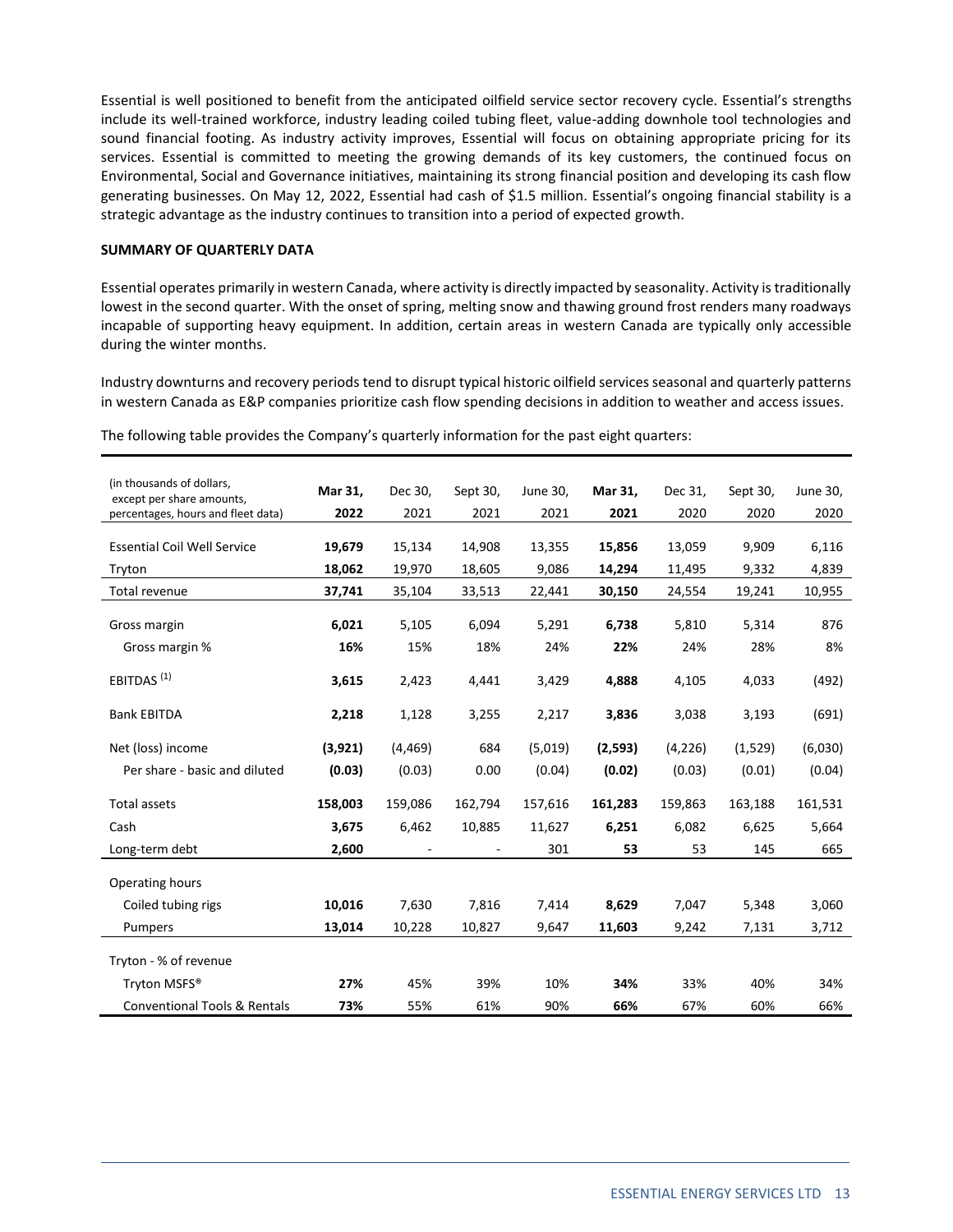#### **FORWARD-LOOKING STATEMENTS AND INFORMATION**

This MD&A contains "forward-looking statements" and "forward-looking information" (collectively referred to herein as "forwardlooking statements") within the meaning of applicable securities legislation. Such forward-looking statements include, without limitation, forecasts, estimates, expectations and objectives for future operations that are subject to a number of material factors, assumptions, risks and uncertainties, many of which are beyond the control of the Company.

Forward-looking statements are statements that are not historical facts and are generally, but not always, identified by the words "expects", "anticipates", "believes", "forward", "intends", "estimates", "continues", "future", "outlook", "opportunity", "budget", "ongoing" and similar expressions, or are events or conditions that "will", "would", "may", "likely", "could", "can", "typically", "traditionally" or "tends to" occur or be achieved. This MD&A contains forward-looking statements, pertaining to, among other things, the following: the impact of Essential's financial resources or liquidity on its future operating, investing and financing activities; the carrying values of Essential's assets and liabilities; Essential's capital spending budget and expectations of how it will be funded; the NCIB; critical accounting estimates and the impact thereof; risks and uncertainties; ICFR; oil and natural gas prices, oil and natural gas industry outlook, industry drilling and completion activity and outlook and oilfield services sector activity and outlook; the impact of E&P surplus cashflow, the deployment of cash flow and E&P capital spending; the Company's capital management strategy and financial position; Essential's pricing, including timing of and benefit from increases; Essential's commitments, strategic position, strengths, focus, outlook, activity levels, impact of inflation, supply chain implications, active and inactive equipment, market share and crew counts; demand for Essential's services; labor markets; and Essential's financial stability as a strategic advantage.

The forward-looking statements contained in this MD&A reflect several material factors and expectations and assumptions of Essential including, without limitation: the potential impact of the COVID-19 pandemic on Essential; supply chain disruptions; oil and natural gas industry exploration and development and the geographic region of such activity; that Essential will continue to conduct its operations in a manner consistent with past operations; the general continuance of current or, where applicable, assumed industry conditions; availability of debt and/or equity sources to fund Essential's capital and operating requirements as needed; and certain cost assumptions.

Although the Company believes that the material factors, expectations and assumptions expressed in such forward-looking statements are reasonable based on information available to it on the date such statements are made, undue reliance should not be placed on the forward-looking statements because the Company can give no assurances that such statements and information will prove to be correct and such statements are not guarantees of future performance. Since forward-looking statements address future events and conditions, by their very nature they involve inherent risks and uncertainties.

Actual performance and results could differ materially from those currently anticipated due to a number of factors and risks. These include, but are not limited to: known and unknown risks, including those set forth in the Company's AIF (a copy of which can be found under Essential's profile on SEDAR at [www.sedar.com\)](http://www.sedar.com/); a significant expansion of COVID-19 pandemic and the impacts thereof; the risks associated with the oilfield services sector, including demand, pricing and terms for oilfield services; current and expected oil and natural gas prices; exploration and development costs and delays; reserves discovery and decline rates; pipeline and transportation capacity; weather, health, safety, market, climate and environmental risks; integration of acquisitions, competition, and uncertainties resulting from potential delays or changes in plans with respect to acquisitions, development projects or capital expenditures and changes in legislation including, but not limited to, tax laws, royalties, incentive programs and environmental regulations; stock market volatility and the inability to access sufficient capital from external and internal sources; the ability of the Company's subsidiaries to enforce legal rights in foreign jurisdictions; general economic, market or business conditions including those in the event of an epidemic, natural disaster or other event; global economic events; changes to Essential's financial position and cash flow, and the higher degree of uncertainty related to the estimates and judgements made in the preparation of financial statements; the availability of qualified personnel, management or other key inputs; cost increases of key inputs; currency exchange fluctuations; changes in political and security stability; potential industry developments; and other unforeseen conditions which could impact the use of services supplied by the Company. Accordingly, readers should not place undue importance or reliance on the forward-looking statements. Readers are cautioned that the foregoing list of factors is not exhaustive and should refer to "Risk Factors" set out in the AIF.

Statements, including forward-looking statements, contained in this MD&A are made as of the date they are given and the Company disclaims any intention or obligation to publicly update or revise any forward-looking statements, whether as a result of new information, future events or otherwise, unless so required by applicable securities laws. The forward-looking statements contained in this MD&A are expressly qualified by this cautionary statement.

Additional information on these and other factors that could affect the Company's operations and financial results are included in reports on file with applicable securities regulatory authorities and may be accessed under Essential's profile on SEDAR at [www.sedar.com.](http://www.sedar.com/)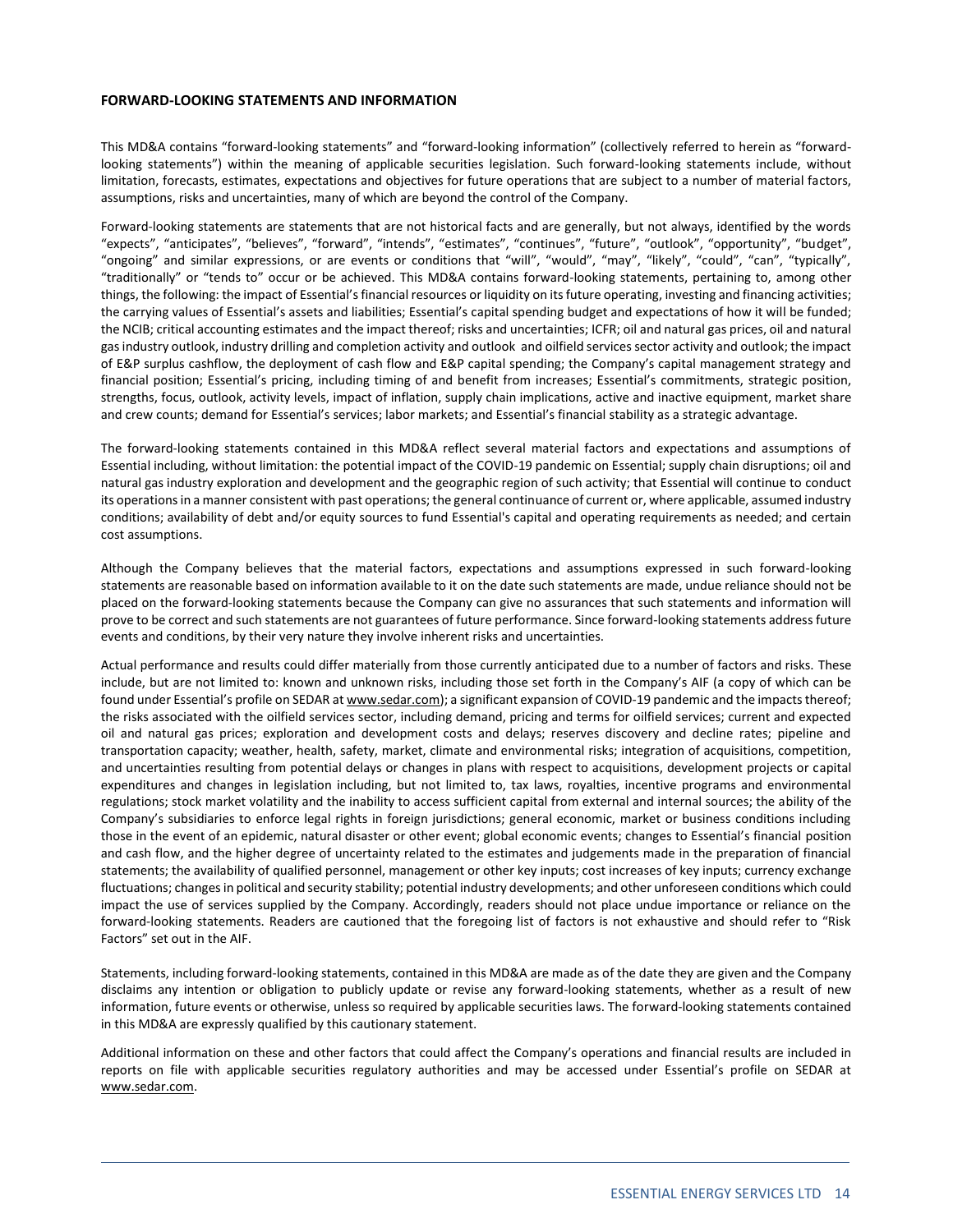#### **(1)Non-IFRS and Other Financial Measures**

Throughout this MD&A, certain terms that are not specifically defined under IFRS are considered non-IFRS and other financial measures as defined in National Instrument 52-112. These non-IFRS and other financial measures are used to analyze Essential's operations. These measures are identified and presented, where appropriate, together with reconciliations to the most directly comparable IFRS measure. These measures are intended to supplement Essential's results provided in accordance with IFRS. In addition to the primary measures of net loss and net loss per share in accordance with IFRS, Essential believes that certain measures not recognized under IFRS assist both Essential and the reader in assessing performance and understanding Essential's results. Each of these measures provides the reader with additional insight into Essential's ability to fund principal debt repayments and capital programs. As a result, the method of calculation may not be comparable with other companies. These measures should not be considered alternatives to net loss and net loss per share as calculated in accordance with IFRS.

Funds Flow – Funds flow is not a standardized financial measure under IFRS and might not be comparable to similar financial measures disclosed by other companies. Management believes that in addition to net cash provided by operating activities, the most directly comparable IFRS measure, funds flow is a useful measure to enhance investors understanding of Essential's cash flow and ability to fund principal debt repayments and capital programs. Funds flow is generally defined as net cash provided by operating activities before changes in non-cash operating working capital. Funds flow is presented on the Consolidated Interim Statements of Cash Flows. A reconciliation of funds flow is provided in the Consolidated Interim Statements of Cash Flows in Essential's consolidated financial statements.

EBITDAS and EBITDAS % – EBITDAS and EBITDAS % are not standardized financial measures under IFRS and might not be comparable to similar financial measures disclosed by other companies. Management believes that in addition to net loss, the most directly comparable IFRS measure, EBITDAS is a useful measure to enhance investors understanding of Essential's results from its principal business activities prior to consideration of how those activities are financed, how the results are taxed and how the results are impacted by non-cash charges. EBITDAS is generally defined as earnings before finance costs, income taxes, depreciation, amortization, transaction costs, losses or gains on disposal, writedown of assets, impairment loss, foreign exchange gains or losses, and share-based compensation, which includes both equity-settled and cash-settled transactions. These adjustments are relevant as they provide another measure which is considered an indicator of Essential's results from its principal business activities. EBITDAS % is a non-IFRS ratio and is calculated as EBITDAS divided by total revenue. It is used as a supplemental financial measure by management to evaluate cost efficiency.

|                                       | For the three months ended |          |    |         |
|---------------------------------------|----------------------------|----------|----|---------|
|                                       | March 31,                  |          |    |         |
| (in thousands of dollars)             |                            | 2022     |    | 2021    |
| <b>Bank EBITDA</b>                    | \$                         | 2,218    | \$ | 3,836   |
| Impact of lease accounting under IFRS |                            | (1, 417) |    | (1,081) |
| <b>Permitted Adjustments</b>          |                            | 20       |    | 29      |
| <b>EBITDAS</b>                        | \$                         | 3,615    | \$ | 4,888   |
| Share-based compensation expense      |                            | 3,039    |    | 2,309   |
| Other expense                         |                            | 93       |    | 127     |
| Depreciation and amortization         |                            | 4,186    |    | 4,813   |
| Finance costs                         |                            | 218      |    | 231     |
|                                       |                            |          |    |         |
| Loss before income tax                | \$                         | (3, 921) | \$ | (2,592) |
| Income tax expense                    |                            |          |    | 1       |
| Net loss                              | \$                         | (3,921)  | \$ | (2,593) |

The following table reconciles Bank EBITDA and  $EBITDAS<sup>(1)</sup>$  to net loss: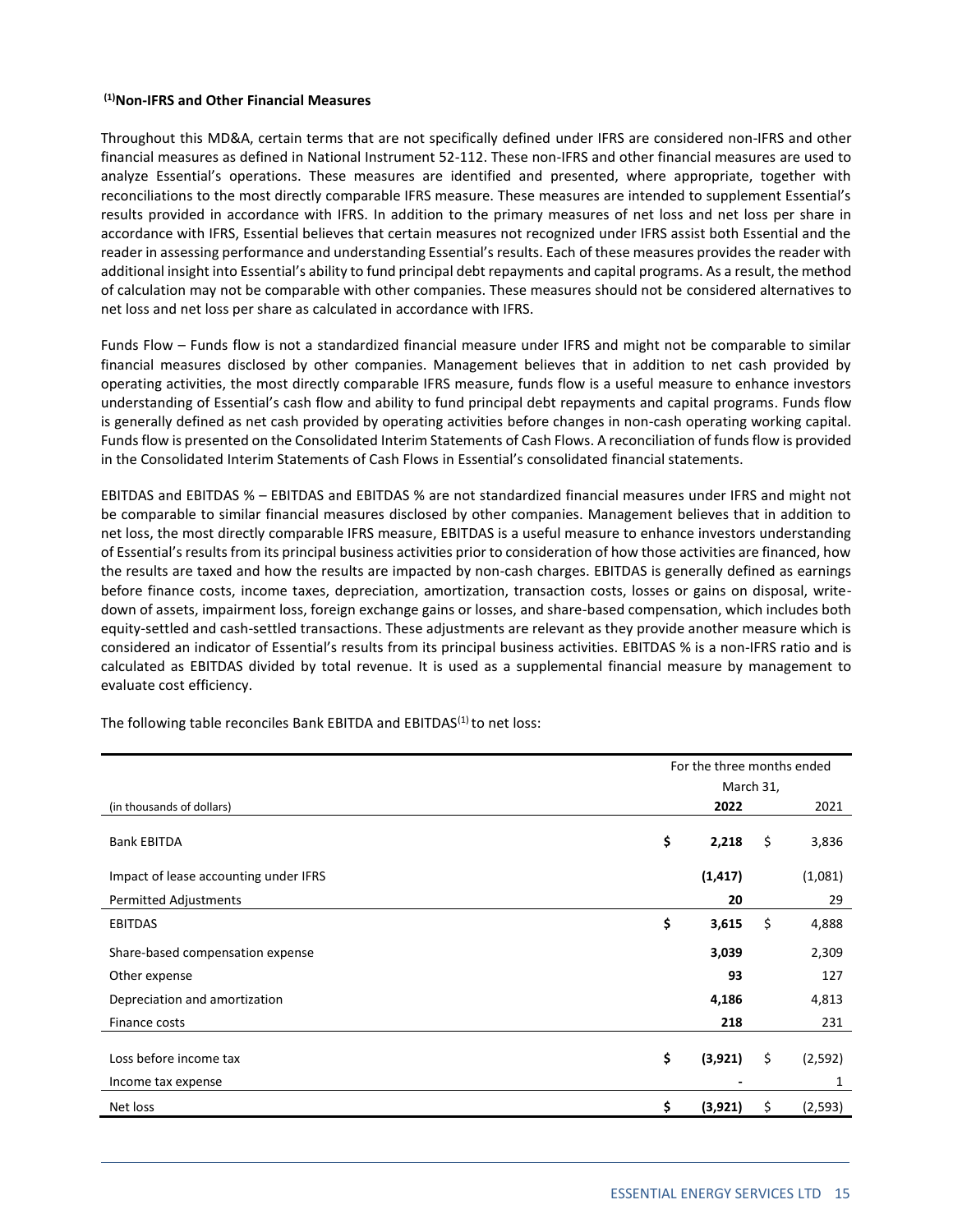The following table calculates EBITDAS %:

|                                               | For the three months ended |  |        |  |
|-----------------------------------------------|----------------------------|--|--------|--|
|                                               | March 31,                  |  |        |  |
| (in thousands of dollars, except percentages) | 2022                       |  | 2021   |  |
| <b>EBITDAS</b>                                | 3,615                      |  | 4,888  |  |
| Revenue                                       | 37,741                     |  | 30,150 |  |
| <b>EBITDAS %</b>                              | 10%                        |  | 16%    |  |

#### **OTHER FINANCIAL MEASURES**

Growth capital – Growth capital is capital spending which is intended to result in incremental revenue. The determination of what constitutes growth capital involves judgement by management. A reconciliation of growth capital to the Consolidated Interim Statements of Cash Flows is provided in the *Purchase of Property and Equipment* table in the *Financial Resources and Liquidity section of this MD&A.*

Maintenance capital – Maintenance capital is capital spending that is incurred in order to refurbish, replace or extend the life of existing equipment. The determination of what constitutes maintenance capital involves judgement by management. A reconciliation of maintenance capital to the Consolidated Interim Statements of Cash Flows is provided in the *Purchase of Property and Equipment* table in the *Financial Resources and Liquidity section of this MD&A.*

Net equipment expenditures – This measure is calculated as the purchase of property and equipment less proceeds on the disposal of equipment. Essential uses net equipment expenditures to describe net cash outflows related to managing Essential's property and equipment. A reconciliation of net equipment expenditures to the Consolidated Interim Statements of Cash Flows is provided in the *Purchase of Property and Equipment* table in the *Financial Resources and Liquidity section of this MD&A.*

Working capital – Working capital is calculated as current assets less current liabilities. A reconciliation of working capital to the Consolidated Interim Statements of Financial Position is provided in the *Working Capital* table in the *Financial Resources and Liquidity section of this MD&A.*

Working capital ratio – Working capital ratio is calculated as current assets divided by current liabilities. A reconciliation of working capital ratio to the Consolidated Interim Statements of Financial Position is provided in the *Working Capital* table in the *Financial Resources and Liquidity section of this MD&A.*

Cash, net of long-term debt – Cash, net of long-term debt is calculated as cash, as reported in the Consolidated Interim Statements of Financial Position, less long-term debt, as reported in the Consolidated Interim Statements of Financial Position.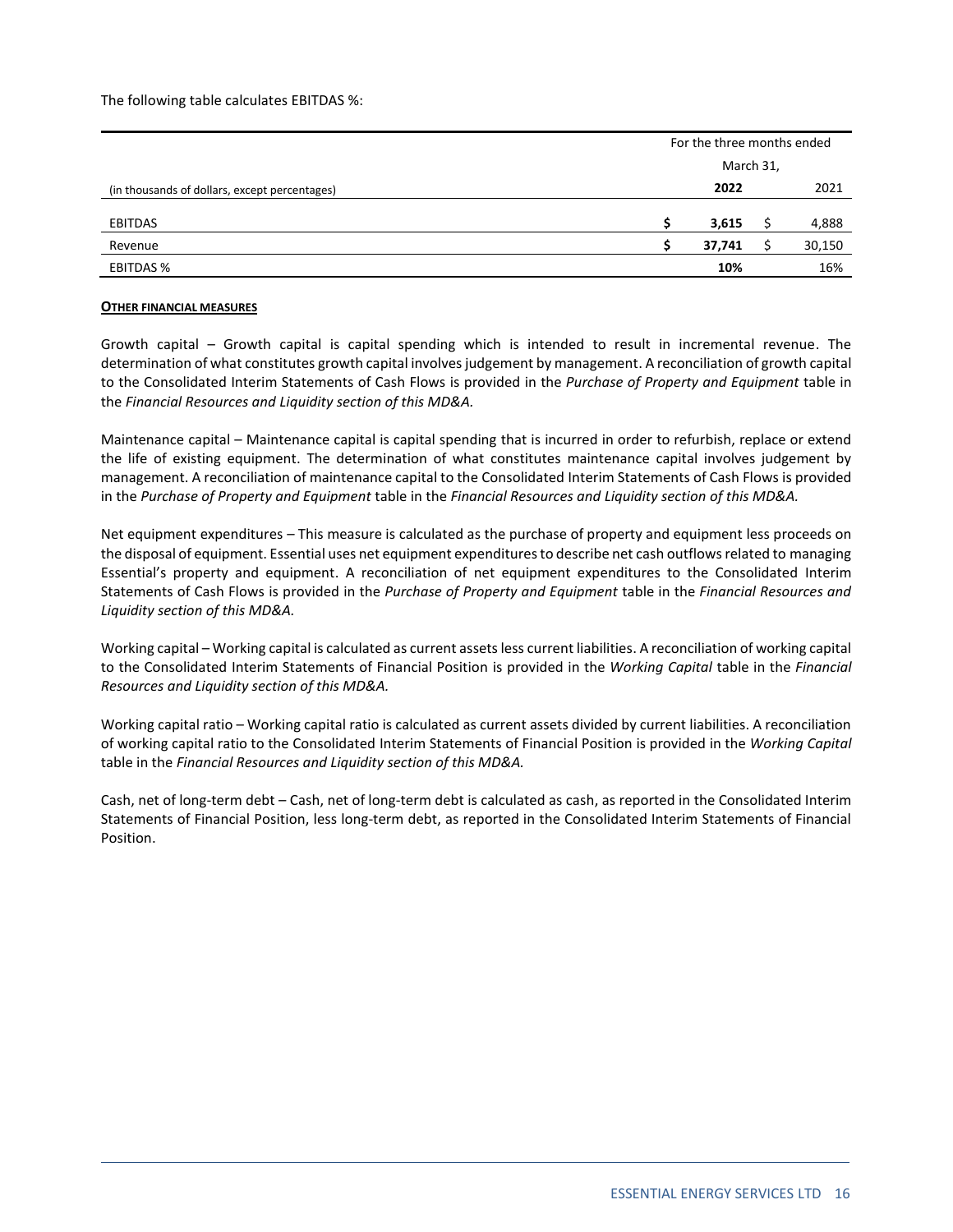# **Unaudited Condensed Consolidated Interim Financial Statements**

Essential Energy Services Ltd.

March 31, 2022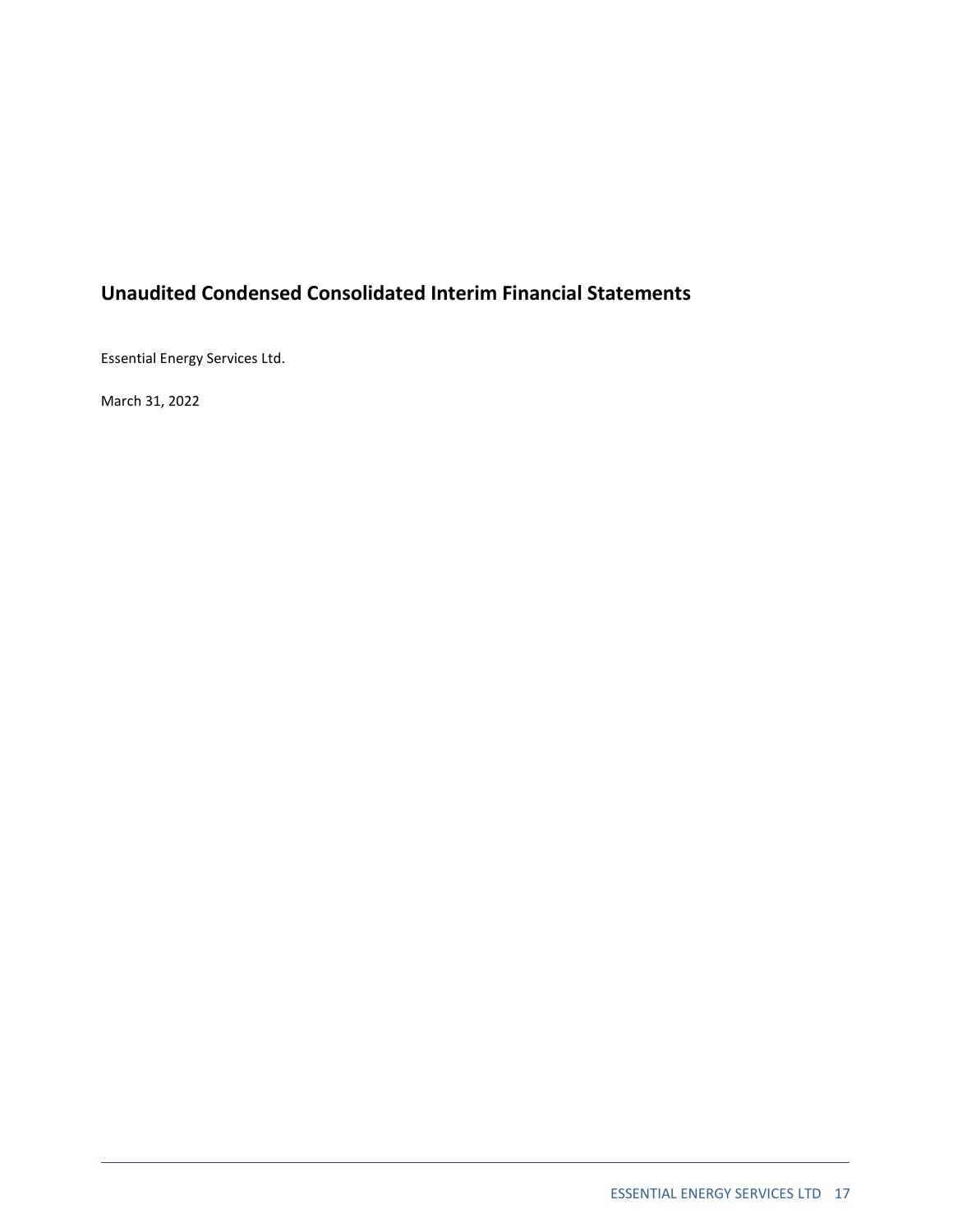## **ESSENTIAL ENERGY SERVICES LTD. CONSOLIDATED INTERIM STATEMENTS OF FINANCIAL POSITION (Unaudited)**

|                                               | As at         | As at         |
|-----------------------------------------------|---------------|---------------|
|                                               | March 31,     | December 31,  |
| (in thousands of dollars)                     | 2022          | 2021          |
| <b>Assets</b>                                 |               |               |
| Current                                       |               |               |
| Cash                                          | \$<br>3,675   | \$<br>6,462   |
| Trade and other accounts receivable (note 3)  | 30,794        | 29,341        |
| Inventory (note 4)                            | 33,444        | 31,111        |
| Prepayments and deposits                      | 1,603         | 1,826         |
|                                               | 69,516        | 68,740        |
| Non-current                                   |               |               |
| Property and equipment (note 5)               | 79,550        | 81,532        |
| Right-of-use lease assets (note 8)            | 8,937         | 8,814         |
|                                               | 88,487        | 90,346        |
| Total assets                                  | \$<br>158,003 | \$<br>159,086 |
| <b>Liabilities</b>                            |               |               |
| Current                                       |               |               |
| Trade and other accounts payable (note 6)     | \$<br>18,008  | \$<br>14,399  |
| Share-based compensation (note 11)            | 1,464         | 4,115         |
| Income taxes payable                          | 23            | 23            |
| Current portion of lease liabilities (note 8) | 4,786         | 4,913         |
|                                               | 24,281        | 23,450        |
| Non-current                                   |               |               |
| Share-based compensation (note 11)            | 6,319         | 6,188         |
| Long-term debt (note 7)                       | 2,600         |               |
| Long-term lease liabilities (note 8)          | 6,540         | 6,622         |
|                                               | 15,459        | 12,810        |
| <b>Total liabilities</b>                      | 39,740        | 36,260        |
| <b>Equity</b>                                 |               |               |
| Share capital (note 9)                        | 269,542       | 272,732       |
| Deficit                                       | (160, 528)    | (156, 607)    |
| Other reserves (note 10)                      | 9,249         | 6,701         |
| Total equity                                  | 118,263       | 122,826       |
| Total liabilities and equity                  | \$<br>158,003 | \$<br>159,086 |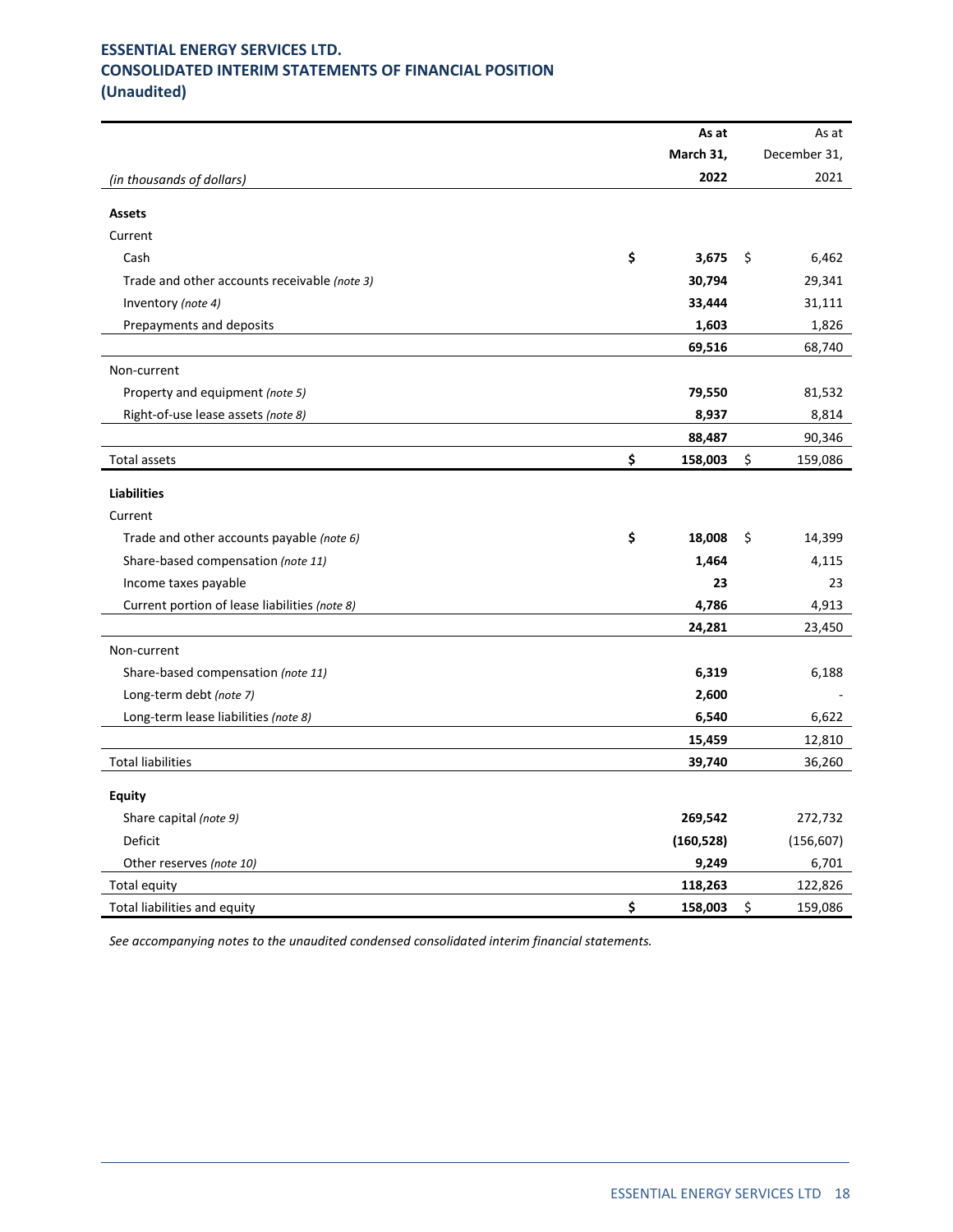## **ESSENTIAL ENERGY SERVICES LTD. CONSOLIDATED INTERIM STATEMENTS OF NET LOSS AND COMPREHENSIVE LOSS (Unaudited)**

|                                                     | For the three months ended |           |    |          |  |
|-----------------------------------------------------|----------------------------|-----------|----|----------|--|
|                                                     |                            | March 31, |    |          |  |
| (in thousands of dollars, except per share amounts) |                            | 2022      |    | 2021     |  |
| Revenue (note 15)                                   | \$                         | 37,741    | \$ | 30,150   |  |
| Operating expenses (note 2)                         |                            | 31,720    |    | 23,412   |  |
| Gross margin                                        |                            | 6,021     |    | 6,738    |  |
| General and administrative expenses (note 2)        |                            | 2,406     |    | 1,850    |  |
| Depreciation and amortization (notes 5 and 8)       |                            | 4,186     |    | 4,813    |  |
| Share-based compensation expense (note 11)          |                            | 3,039     |    | 2,309    |  |
| Other expense                                       |                            | 93        |    | 127      |  |
| <b>Operating loss</b>                               |                            | (3,703)   |    | (2, 361) |  |
| Finance costs                                       |                            | 218       |    | 231      |  |
| Loss before taxes                                   |                            | (3, 921)  |    | (2, 592) |  |
| Current income tax expense                          |                            |           |    | 1        |  |
| Income tax expense                                  |                            |           |    | 1        |  |
| Net loss                                            |                            | (3,921)   |    | (2,593)  |  |
| Unrealized foreign exchange gain (note 10)          |                            | 64        |    | 66       |  |
| Comprehensive loss                                  | \$                         | (3,857)   | \$ | (2,527)  |  |
| Net loss per share (note 12)                        |                            |           |    |          |  |
| Basic and diluted                                   | \$                         | (0.03)    | \$ | (0.02)   |  |
| Comprehensive loss per share (note 12)              |                            |           |    |          |  |
| <b>Basic and diluted</b>                            | \$                         | (0.03)    | \$ | (0.02)   |  |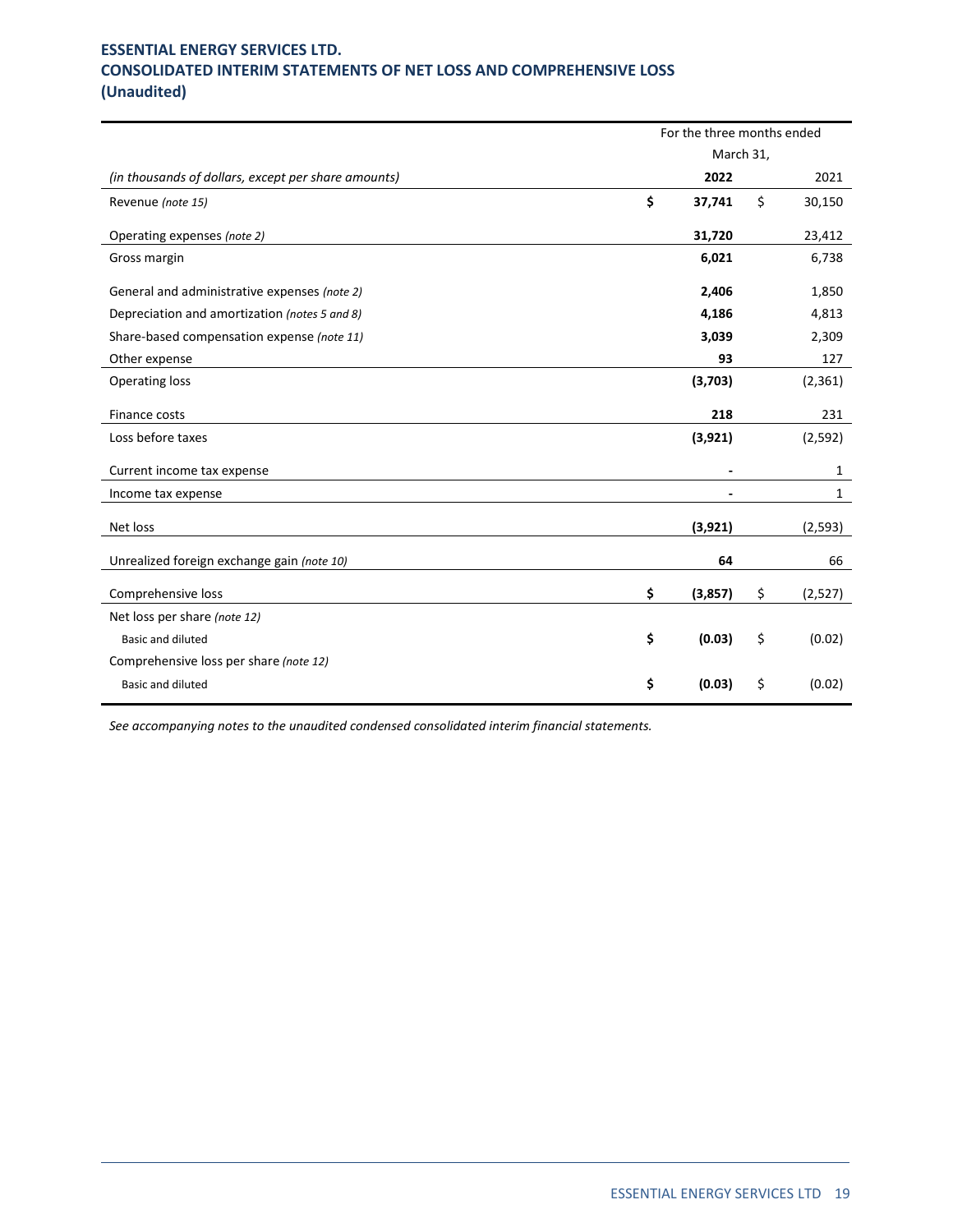## **ESSENTIAL ENERGY SERVICES LTD. CONSOLIDATED INTERIM STATEMENTS OF CHANGES IN EQUITY (Unaudited)**

|                                                          | For the three months ended |            |    |            |  |
|----------------------------------------------------------|----------------------------|------------|----|------------|--|
|                                                          |                            | March 31,  |    |            |  |
| (in thousands of dollars)                                |                            | 2022       |    | 2021       |  |
| Equity:                                                  |                            |            |    |            |  |
| <b>Share Capital</b>                                     |                            |            |    |            |  |
| Balance, January 1                                       | \$                         | 272,732    | \$ | 272,732    |  |
| Shares cancelled under normal course issuer bid (note 9) |                            | (3, 190)   |    |            |  |
| Balance, March 31                                        |                            | 269,542    |    | 272,732    |  |
| Deficit                                                  |                            |            |    |            |  |
| Balance, January 1                                       | \$                         | (156, 607) | Ś  | (145, 210) |  |
| Net loss                                                 |                            | (3,921)    |    | (2, 593)   |  |
| Balance, March 31                                        | \$                         | (160, 528) | \$ | (147, 803) |  |
| Other reserves                                           |                            |            |    |            |  |
| Balance, January 1                                       | \$                         | 6,701      | \$ | 6,656      |  |
| Other comprehensive gain (note 10)                       |                            | 64         |    | 66         |  |
| Share-based compensation (note 11)                       |                            |            |    | 2          |  |
| Shares cancelled under normal course issuer bid (note 9) |                            | 2,484      |    |            |  |
| Balance, March 31                                        | \$                         | 9,249      | \$ | 6,724      |  |
| <b>Total equity</b>                                      | \$                         | 118,263    | \$ | 131,653    |  |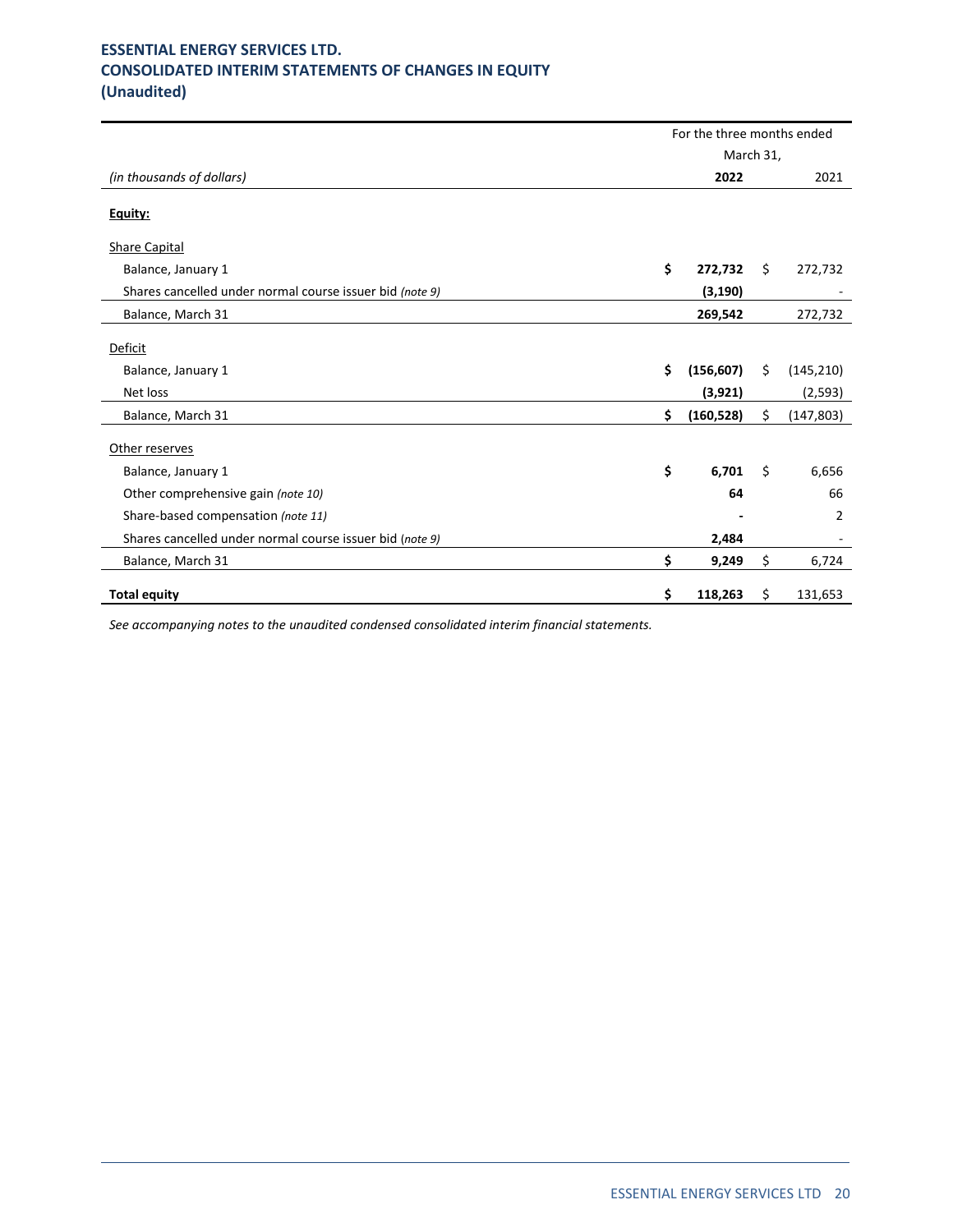## **ESSENTIAL ENERGY SERVICES LTD. CONSOLIDATED INTERIM STATEMENTS OF CASH FLOWS (Unaudited)**

|                                                                        | For the three months ended |          |    |                |
|------------------------------------------------------------------------|----------------------------|----------|----|----------------|
|                                                                        | March 31,                  |          |    |                |
| (in thousands of dollars)                                              |                            | 2022     |    | 2021           |
| <b>Operating Activities:</b>                                           |                            |          |    |                |
| Net loss                                                               | \$                         | (3,921)  | \$ | (2,593)        |
| Non-cash adjustments to reconcile net loss to operating cash flow:     |                            |          |    |                |
| Depreciation and amortization (notes 5 and 8)                          |                            | 4,186    |    | 4,813          |
| Share-based compensation (note 11)                                     |                            |          |    | $\overline{2}$ |
| Recovery of impairment of trade accounts receivable (note 3)           |                            | (100)    |    | (50)           |
| Finance costs                                                          |                            | 218      |    | 231            |
| Gain on disposal of assets                                             |                            | (82)     |    | (29)           |
| Funds flow                                                             |                            | 301      |    | 2,374          |
| Changes in non-cash operating working capital:                         |                            |          |    |                |
| Trade and other accounts receivable before provision                   |                            | (1, 273) |    | (4,638)        |
| Inventory                                                              |                            | (2, 353) |    | 556            |
| Prepayments and deposits                                               |                            | 223      |    | 168            |
| Trade and other accounts payable                                       |                            | 3,618    |    | 3,490          |
| Share-based compensation                                               |                            | (2,520)  |    | 1,265          |
| Net cash (used in) provided by operating activities                    |                            | (2,004)  |    | 3,215          |
| <b>Investing Activities:</b>                                           |                            |          |    |                |
| Purchase of property and equipment (note 5)                            |                            | (1, 361) |    | (2, 244)       |
| Non-cash investing working capital in trade and other accounts payable |                            | (9)      |    | 51             |
| Proceeds on disposal of equipment                                      |                            | 165      |    | 303            |
| Net cash used in investing activities                                  |                            | (1,205)  |    | (1,890)        |
| <b>Financing Activities:</b>                                           |                            |          |    |                |
| Increase in long-term debt (note 7)                                    |                            | 2,600    |    |                |
| Repurchase of shares under normal course issuer bid (note 9)           |                            | (706)    |    |                |
| Finance costs paid                                                     |                            | (46)     |    | (61)           |
| Payments of lease liabilities (note 8)                                 |                            | (1, 417) |    | (1,081)        |
| Net cash provided by (used in) financing activities                    |                            | 431      |    | (1, 142)       |
|                                                                        |                            |          |    |                |
| Foreign exchange loss on cash held in a foreign currency               |                            | (9)      |    | (14)           |
| Net (decrease) increase in cash                                        |                            | (2,787)  |    | 169            |
| Cash, beginning of period                                              |                            | 6,462    |    | 6,082          |
| Cash, end of period                                                    | \$                         | 3,675    | \$ | 6,251          |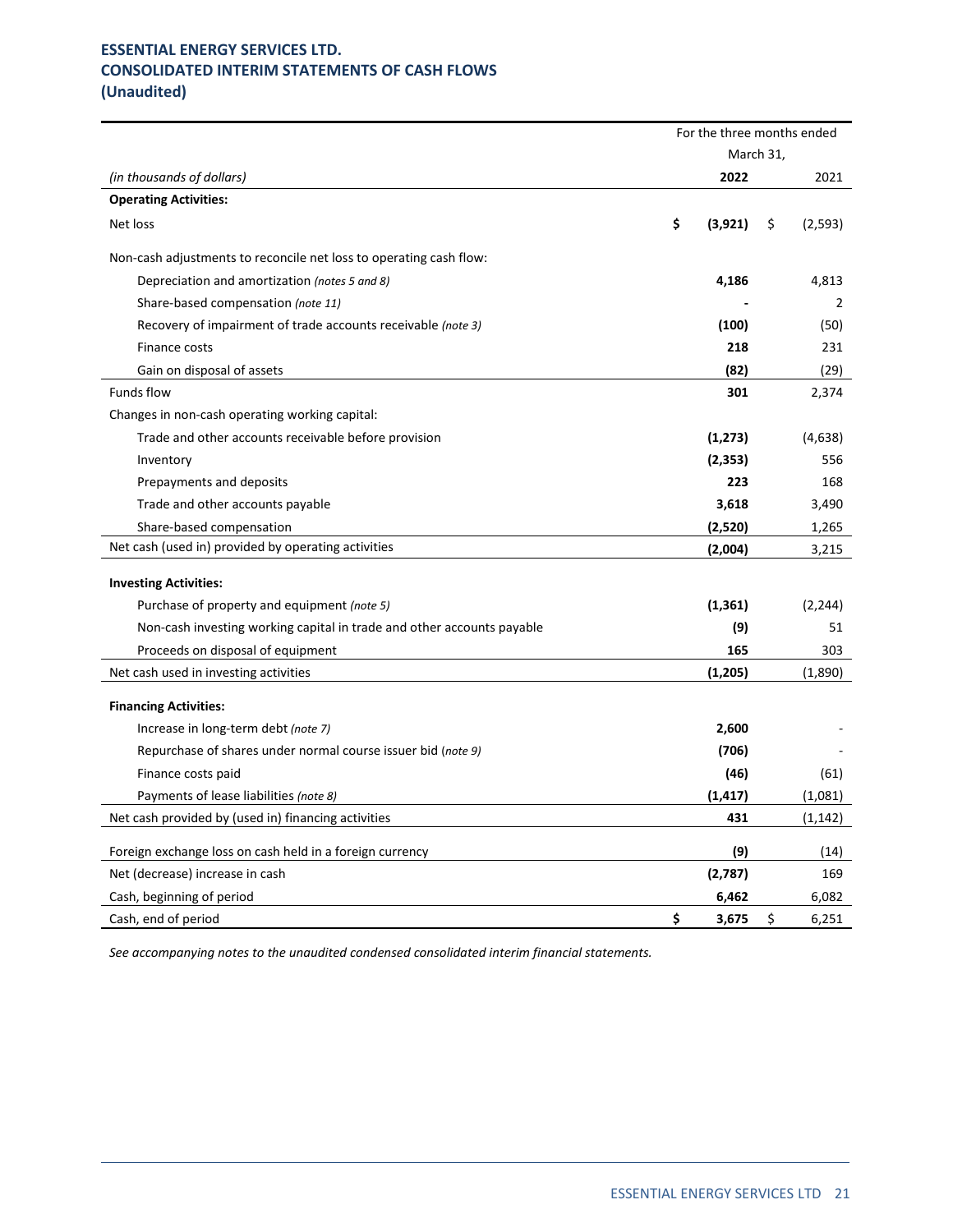*As at and for the three months ended March 31, 2022 and 2021 (All tabular amounts in thousands of dollars unless otherwise stated, except for per share amounts)*

## **1. AUTHORIZATION OF FINANCIAL STATEMENTS**

The unaudited condensed consolidated interim financial statements ("Financial Statements") of Essential Energy Services Ltd. and its subsidiaries ("Essential" or the "Company") for the three months ended March 31, 2022, and 2021 were approved by the Board of Directors of Essential ("Board of Directors") on May 12, 2022.

Based in Calgary, Alberta, Essential provides oilfield services to oil and natural gas exploration and production companies primarily in western Canada. Essential is publicly traded, was incorporated under the *Business Corporations Act* (Alberta) and is listed under the symbol ESN on the Toronto Stock Exchange. The address of the registered office is 3400, 350 – 7 Avenue S.W., Calgary, Alberta, Canada, T2P 3N9.

## **2. SUMMARY OF COMPLIANCE AND SUMMARY OF SIGNIFICANT ACCOUNTING POLICIES**

The Financial Statements as at and for the three months ended March 31, 2022 were prepared in accordance with IAS 34 *Interim Financial Reporting*, as issued by the International Accounting Standards Board ("IASB"). The same accounting policies and methods of computation were followed in the preparation of these Financial Statements as were followed in the preparation of the Company's annual consolidated financial statements for the year ended December 31, 2021. Accordingly, these Financial Statements should be read in conjunction with the annual consolidated financial statements for the year ended December 31, 2021.

#### *Government Grants*

For the three months ended March 31, 2022, government grants of \$nil (2021 – \$1.1 million) related to the Canadian Emergency Wage Subsidy program have been included in the condensed consolidated interim statements of net loss and comprehensive loss. For the three months ended March 31, 2022, \$nil (2021 – \$1.0 million) has been recorded as a reduction of operating expenses and \$nil (2021 – \$0.1 million) has been recorded as a reduction of general and administrative expenses.

For the three months ended March 31, 2022, government grants of \$nil (2021 – \$0.3 million) related to the Canadian Emergency Rent Subsidy program have been included in the condensed consolidated interim statements of net loss and comprehensive loss. For the three months ended March 31, 2022, \$nil (2021 – \$0.2 million) has been recorded as a reduction of operating expenses and \$nil (2021 – \$0.1 million) has been recorded as a reduction of general and administrative expenses.

For the three months ended March 31, 2022, government grants of \$0.2 million (2021 - \$0.2 million) related to the U.S. Employment Retention Tax Credit program have been included in the condensed consolidated interim statements of net loss and comprehensive loss and recorded as a reduction to operating expenses.

## **3. TRADE AND OTHER ACCOUNTS RECEIVABLE**

|                                             | As at     | As at        |
|---------------------------------------------|-----------|--------------|
|                                             | March 31, | December 31, |
|                                             | 2022      | 2021         |
| Trade accounts receivable, net of provision | 30,679    | 29,256       |
| Other receivables                           | 115       | 85           |
|                                             | 30,794    | 29,341       |

Trade accounts receivable are non-interest bearing and are shown net of a provision for impairment. Other receivables are non-interest bearing.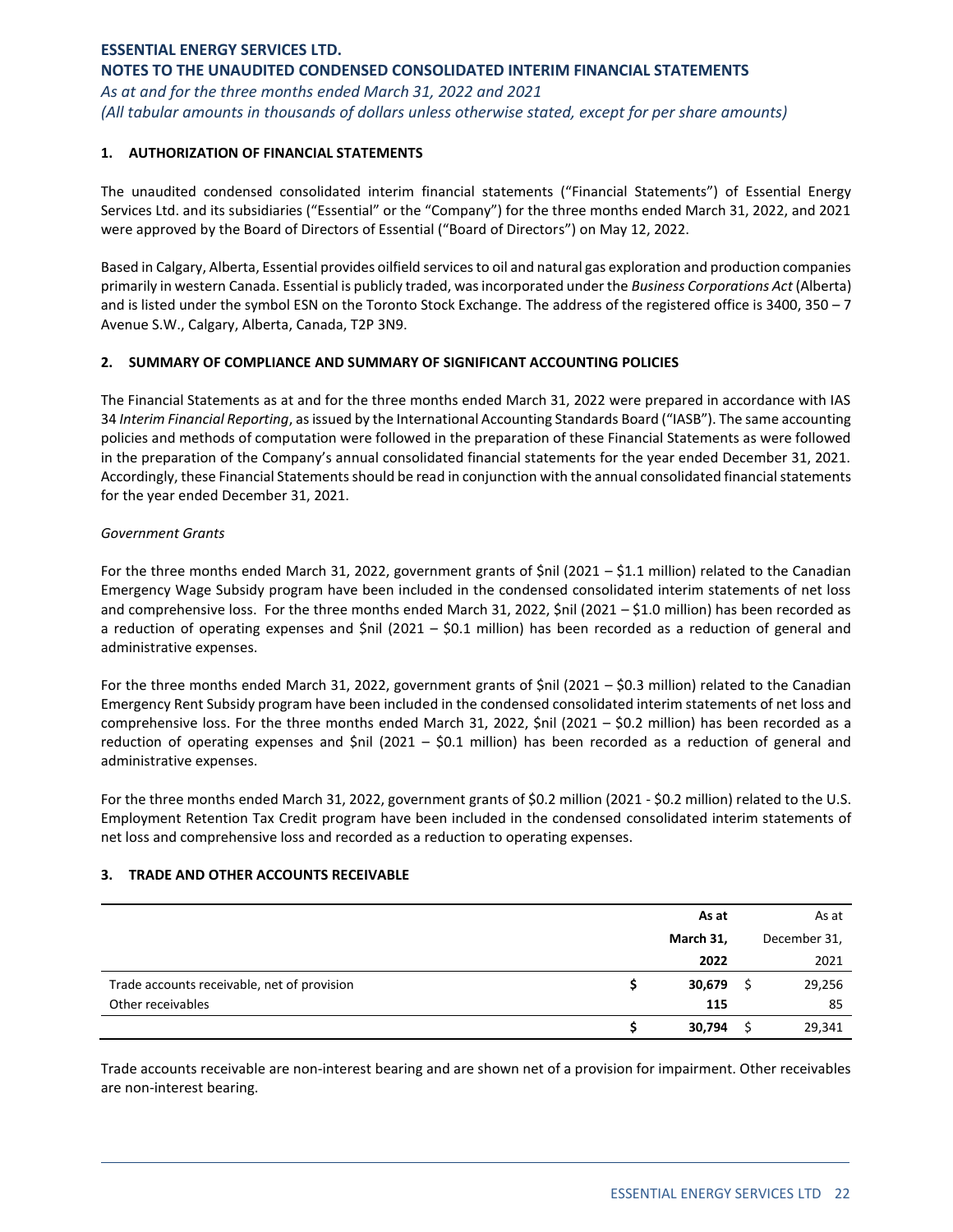*(All tabular amounts in thousands of dollars unless otherwise stated, except for per share amounts)*

Trade accounts receivable include accrued receivables which primarily relate to Essential's rights to consideration for work completed but not invoiced at the reporting date.

The aging analysis of trade accounts receivable is as follows:

|             |    | As at     | As at        |
|-------------|----|-----------|--------------|
|             |    | March 31, | December 31, |
|             |    | 2022      | 2021         |
| $0-30$ days | \$ | 14,414    | \$<br>12,719 |
| 31-60 days  |    | 11,501    | 9,191        |
| 61-90 days  |    | 3,429     | 5,429        |
| > 90 days   |    | 1,335     | 1,917        |
|             | Ş  | 30,679    | \$<br>29,256 |

Essential considers a trade accounts receivable balance past due when it exceeds normal customer payment terms, which can range from 30 days to greater than 90 days. The provision for impairment of trade accounts receivable is included in the amounts over 90 days and has been included in operating expenses in the condensed consolidated interim statements of net loss and comprehensive loss. Uncollectable amounts included in the provision are written off against the provision when there is no expectation of recovery. The movements in the provision during the period were as follows:

|                                               |   | For the three<br>months ended |    | For the twelve<br>months ended |
|-----------------------------------------------|---|-------------------------------|----|--------------------------------|
|                                               |   | March 31,                     |    | December 31,                   |
|                                               |   | 2022                          |    | 2021                           |
| Balance, beginning of period                  | S | 503                           | -S | 1,706                          |
| Recovery for receivables impairment           |   | (100)                         |    | (525)                          |
| Receivables written off against the provision |   | $\overline{\phantom{0}}$      |    | (678)                          |
| Balance, end of period                        |   | 403                           | S  | 503                            |

#### **4. INVENTORY**

|                            | As at     |      | As at        |
|----------------------------|-----------|------|--------------|
|                            | March 31, |      | December 31, |
|                            | 2022      |      | 2021         |
| Tryton tools               | 21,658    | - \$ | 20,091       |
| Coiled tubing and supplies | 11,786    |      | 11,020       |
|                            | 33,444    |      | 31,111       |

Inventory charged through operating expenses in the condensed consolidated interim statements of net loss and comprehensive loss for the three months ended March 31, 2022 was \$10.2 million (2021 – \$9.9 million).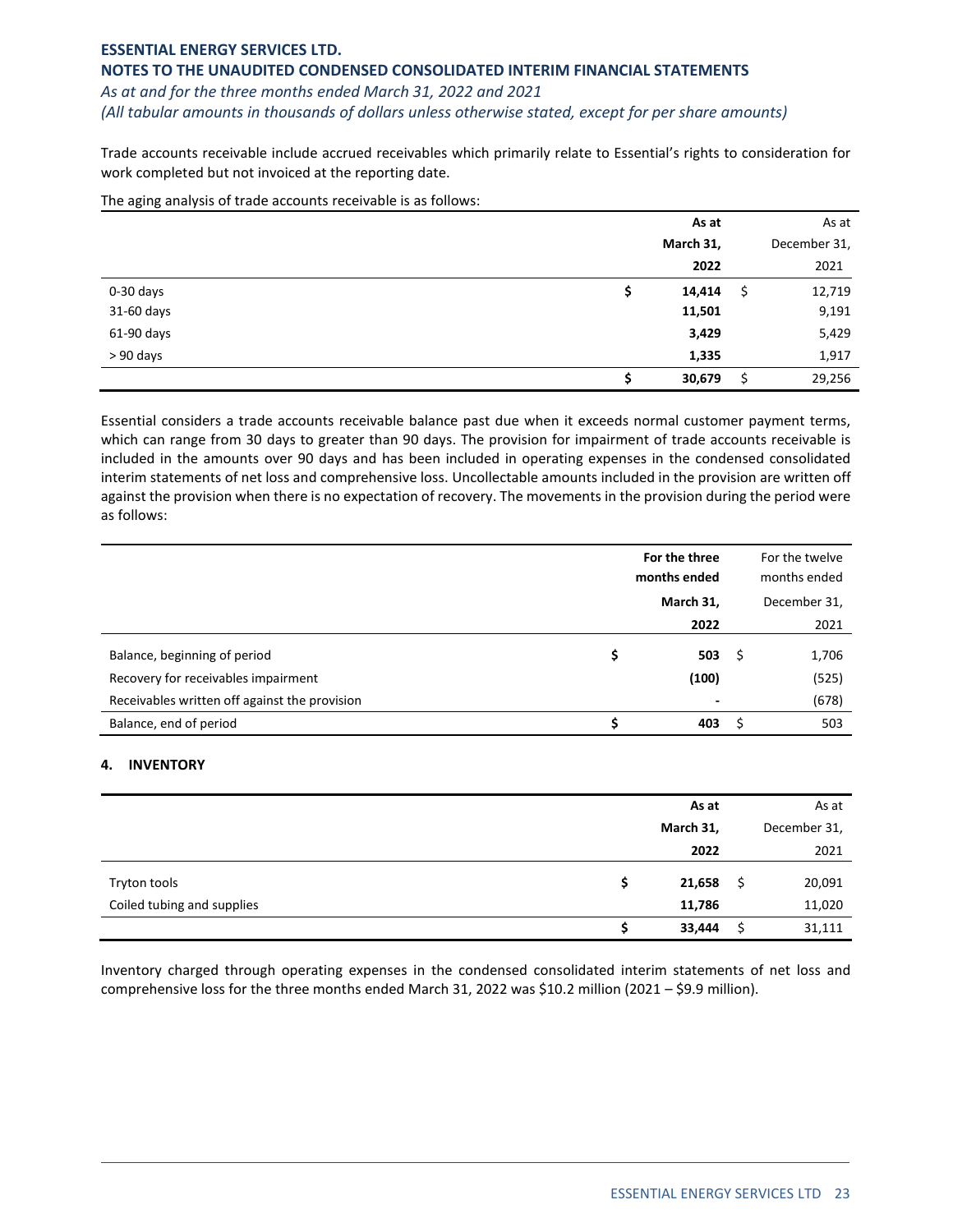*(All tabular amounts in thousands of dollars unless otherwise stated, except for per share amounts)*

## **5. PROPERTY AND EQUIPMENT**

|                                           |    |         | Accumulated         |         |                   | <b>Net</b> |
|-------------------------------------------|----|---------|---------------------|---------|-------------------|------------|
| As at March 31, 2022                      |    | Cost    | <b>Depreciation</b> |         | <b>Book Value</b> |            |
| Coiled tubing rigs, pumpers and equipment | \$ | 148,182 | \$                  | 95,990  | S                 | 52,192     |
| Other oilfield equipment                  |    | 59,276  |                     | 42,842  |                   | 16,434     |
| <b>Vehicles</b>                           |    | 31,068  |                     | 21,103  |                   | 9,965      |
| Other                                     |    | 13,650  |                     | 12,691  |                   | 959        |
|                                           | S  | 252,176 | S                   | 172,626 | \$.               | 79,550     |
|                                           |    |         |                     |         |                   |            |

|                                           |         | Accumulated  |         | <b>Net</b> |  |  |  |                   |
|-------------------------------------------|---------|--------------|---------|------------|--|--|--|-------------------|
| As at December 31, 2021                   | Cost    | Depreciation |         |            |  |  |  | <b>Book Value</b> |
| Coiled tubing rigs, pumpers and equipment | 147,766 |              | 94,298  | 53,468     |  |  |  |                   |
| Other oilfield equipment                  | 59,031  |              | 41,985  | 17,046     |  |  |  |                   |
| <b>Vehicles</b>                           | 30,530  |              | 20,573  | 9,957      |  |  |  |                   |
| Other                                     | 13,628  |              | 12,567  | 1,061      |  |  |  |                   |
|                                           | 250,955 |              | 169,423 | 81,532     |  |  |  |                   |

|                                     | For the three months ended |           |         |  |
|-------------------------------------|----------------------------|-----------|---------|--|
|                                     |                            | March 31, |         |  |
|                                     | 2022                       |           | 2021    |  |
| Net book value, beginning of period | \$<br>81,532               | \$        | 89,460  |  |
| Additions                           | 1,361                      |           | 2,244   |  |
| Transfers                           | 20                         |           | 14      |  |
| <b>Disposals</b>                    | (83)                       |           | (274)   |  |
| Depreciation                        | (3, 271)                   |           | (3,970) |  |
| Currency translation adjustment     | (9)                        |           | (5)     |  |
| Net book value, end of period       | \$<br>79,550               | \$        | 87,469  |  |

## **6. TRADE AND OTHER ACCOUNTS PAYABLE**

|                        | As at        |     | As at        |
|------------------------|--------------|-----|--------------|
|                        | March 31,    |     | December 31, |
|                        | 2022         |     | 2021         |
|                        |              |     |              |
| Trade accounts payable | \$<br>11,506 | -\$ | 8,591        |
| Accrued payroll        | 3,771        |     | 1,967        |
| Accrued payables       | 2,452        |     | 3,390        |
| Other                  | 279          |     | 451          |
|                        | \$<br>18,008 | \$  | 14,399       |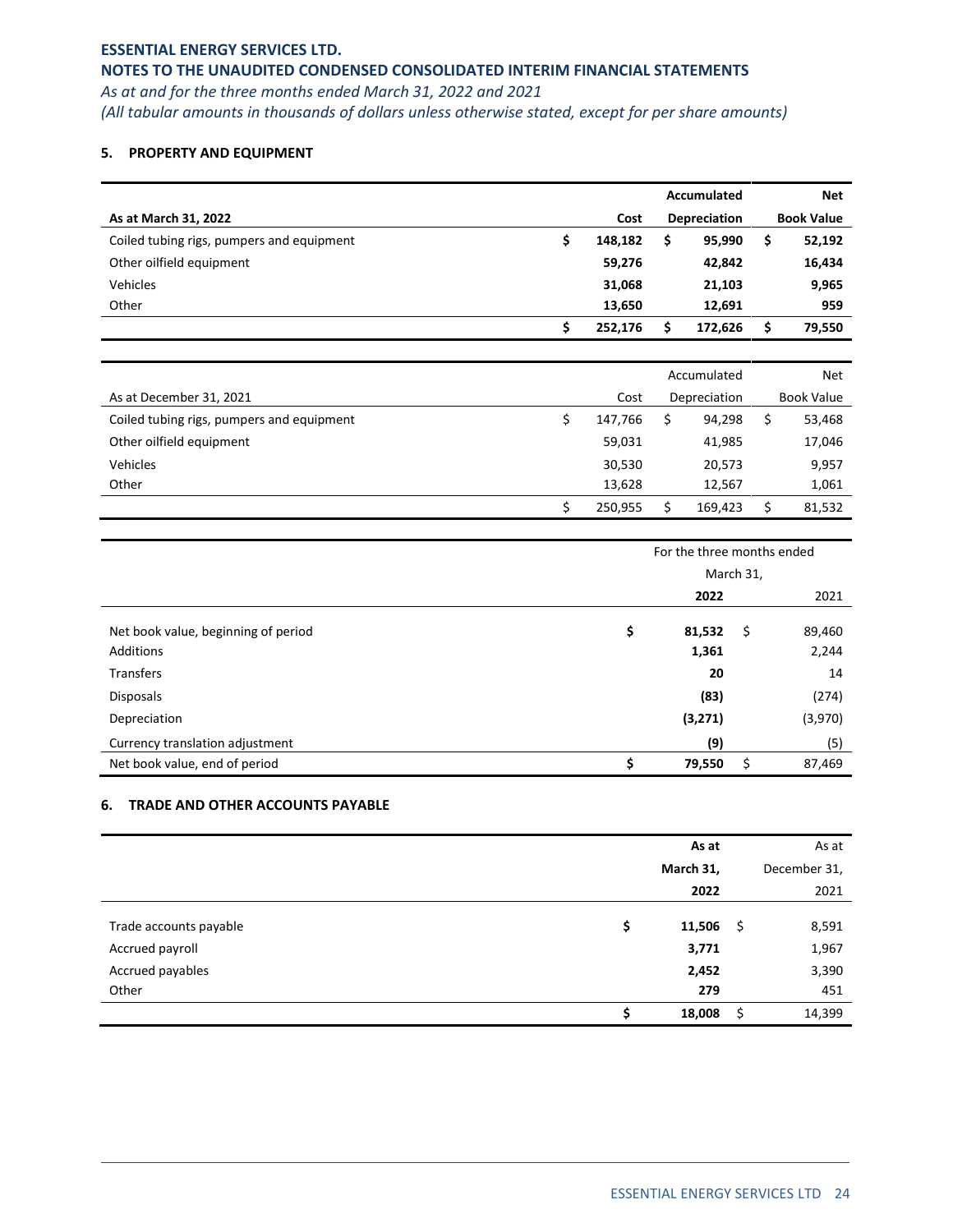*(All tabular amounts in thousands of dollars unless otherwise stated, except for per share amounts)*

## **7. LONG-TERM DEBT**

Essential has a revolving credit facility (the "Credit Facility") with a syndicate of lenders (the "Lenders"). The Credit Facility is comprised of a \$25.0 million revolving term loan facility. As at March 31, 2022, there was \$2.6 million outstanding of the \$25.0 million that was available. The Credit Facility matures on November 30, 2024, is renewable at the Lenders' consent and is secured by a general security agreement over the Company's assets. To the extent the Credit Facility is not renewed, the balance would be immediately due and payable on the maturity date.

The following table reconciles the change in long-term debt to cash flow arising from financing activities:

|                                                      |    | For the three months ended |  |       |  |
|------------------------------------------------------|----|----------------------------|--|-------|--|
|                                                      |    | March 31,                  |  |       |  |
|                                                      |    | 2022                       |  | 2021  |  |
| Balance, beginning of period                         | \$ |                            |  | 53    |  |
| Cash changes:                                        |    |                            |  |       |  |
| Increase (decrease) in long-term debt                |    | 2,600                      |  | (53)  |  |
| Non-cash changes:                                    |    |                            |  |       |  |
| Deferred financing costs for Credit Facility renewal |    |                            |  | (132) |  |
| Amortization of deferred financing fees              |    |                            |  | 132   |  |
| Balance, end of period                               | Ś  | 2,600                      |  |       |  |

## **8. LEASES**

Essential's leases are primarily related to office and shop premises.

#### **Right-of-use lease assets**

|                       |    | For the three            |     | For the twelve |
|-----------------------|----|--------------------------|-----|----------------|
|                       |    | months ended             |     | months ended   |
|                       |    | March 31,                |     | December 31,   |
|                       |    | 2022                     |     | 2021           |
| Beginning of period   | \$ | 8,814                    | -\$ | 8,513          |
| <b>Additions</b>      |    | $\overline{\phantom{a}}$ |     | 3,638          |
| <b>Modifications</b>  |    | 1,045                    |     | 210            |
| Depreciation          |    | (915)                    |     | (3, 545)       |
| Foreign exchange loss |    | (7)                      |     | (2)            |
| End of period         | Ś  | 8,937                    | Ŝ.  | 8,814          |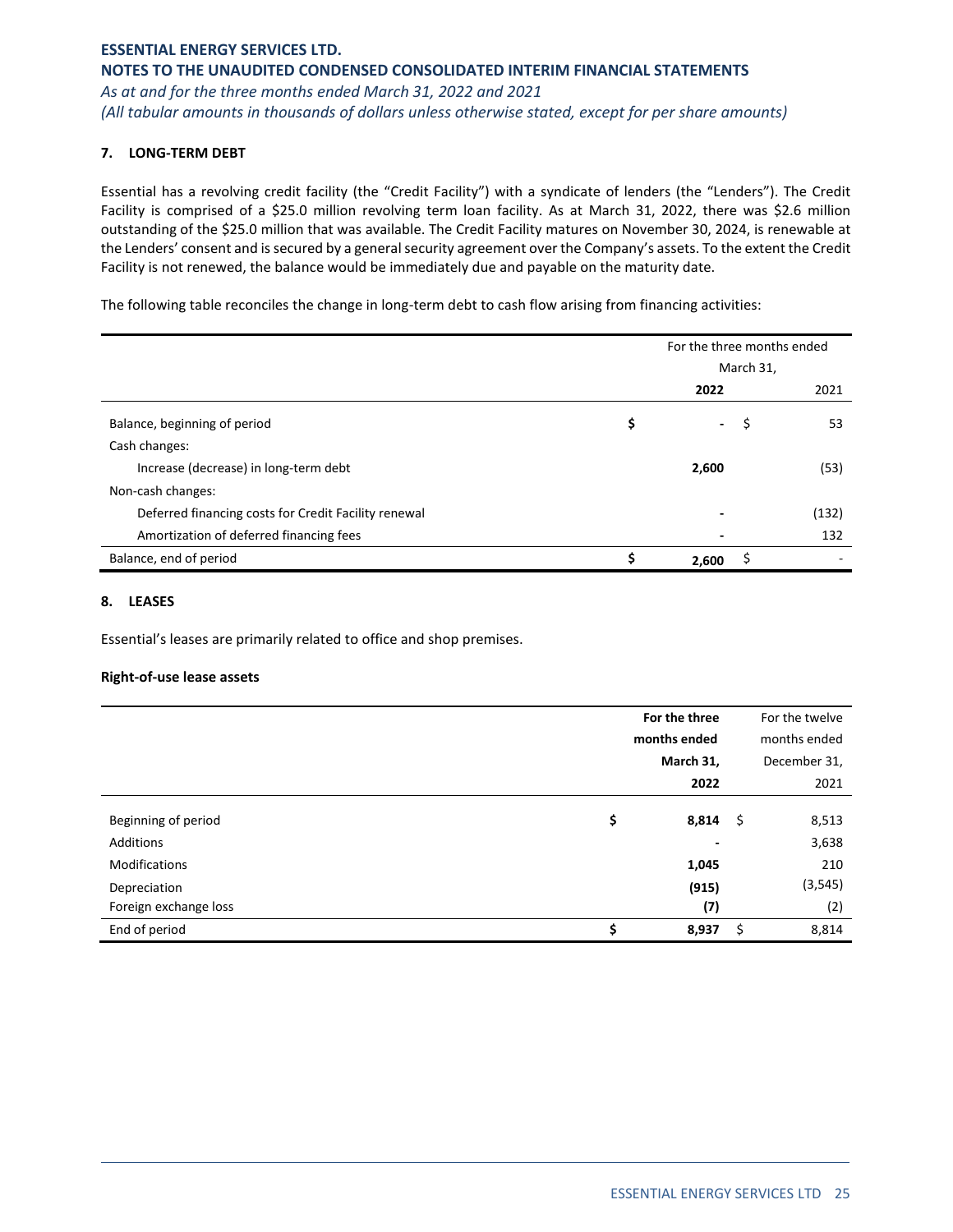*As at and for the three months ended March 31, 2022 and 2021* 

*(All tabular amounts in thousands of dollars unless otherwise stated, except for per share amounts)*

### **Lease liabilities**

|                                                                    | As at        |     | As at        |
|--------------------------------------------------------------------|--------------|-----|--------------|
|                                                                    | March 31,    |     | December 31, |
|                                                                    | 2022         |     | 2021         |
| Maturity analysis - contractual undiscounted cash flow             |              |     |              |
| Less than one year                                                 | \$<br>5,321  | -S  | 5,446        |
| One to five years                                                  | 7,071        |     | 7,136        |
| Total undiscounted lease liabilities, end of period                | \$<br>12,392 | S   | 12,582       |
| Discounted value of future lease payments                          |              |     |              |
| Current portion of lease liabilities                               | \$<br>4.786  | - S | 4,913        |
| Long-term portion of lease liabilities                             | 6,540        |     | 6,622        |
| Lease liabilities included in the statements of financial position | \$<br>11,326 | S   | 11,535       |

For the three months ended March 31, 2022, Essential recognized \$0.2 million (2021 - \$0.2 million) of finance costs related to lease liabilities in its condensed consolidated interim statements of net loss and comprehensive loss and \$1.4 million (2021 - \$1.1 million) of total cash outflow for leases in the consolidated interim statement of cash flows.

## **9. SHARE CAPITAL**

## **Authorized**

The authorized share capital of Essential consists of an unlimited number of common shares ("Common Shares") and preferred shares. Common Shares are without par value and are entitled to any dividend declared on this class of shares. Preferred shares may be issued in one or more series, and the rights, privileges, restrictions, and conditions of each series will be determined prior to issuance.

| Number of                                                    |   |          |
|--------------------------------------------------------------|---|----------|
| <b>Common Shares</b>                                         |   |          |
| (000's)                                                      |   | Amount   |
| 141,857<br>As at December 31, 2021 and January 1, 2021       | ¢ | 272,732  |
| Shares repurchased under normal course issuer bid<br>(1,660) |   | (3, 190) |
| As at March 31, 2022<br>140,197                              |   | 269,542  |

On December 17, 2021, the Company received approval from the TSX to implement a Normal Course Issuer Bid ("NCIB") for Essential's Common Shares. Any Common Shares purchased by Essential pursuant to the NCIB will be for cancellation. The NCIB commenced on December 21, 2021 and will terminate on December 20, 2022, or at such earlier date as the NCIB is completed or terminated at the option of Essential. Under the NCIB, Essential may purchase up to 10,374,478 of its issued and outstanding Common Shares on the open market through the facilities of the TSX and/or other alternative trading systems.

For the three months ended March 31, 2022, 1,659,516 Common Shares were acquired and cancelled under the NCIB, at a weighted average price of \$0.42 per share. Any amounts paid for these Common Shares, relative to their carrying amount, was recorded as a change in contributed surplus.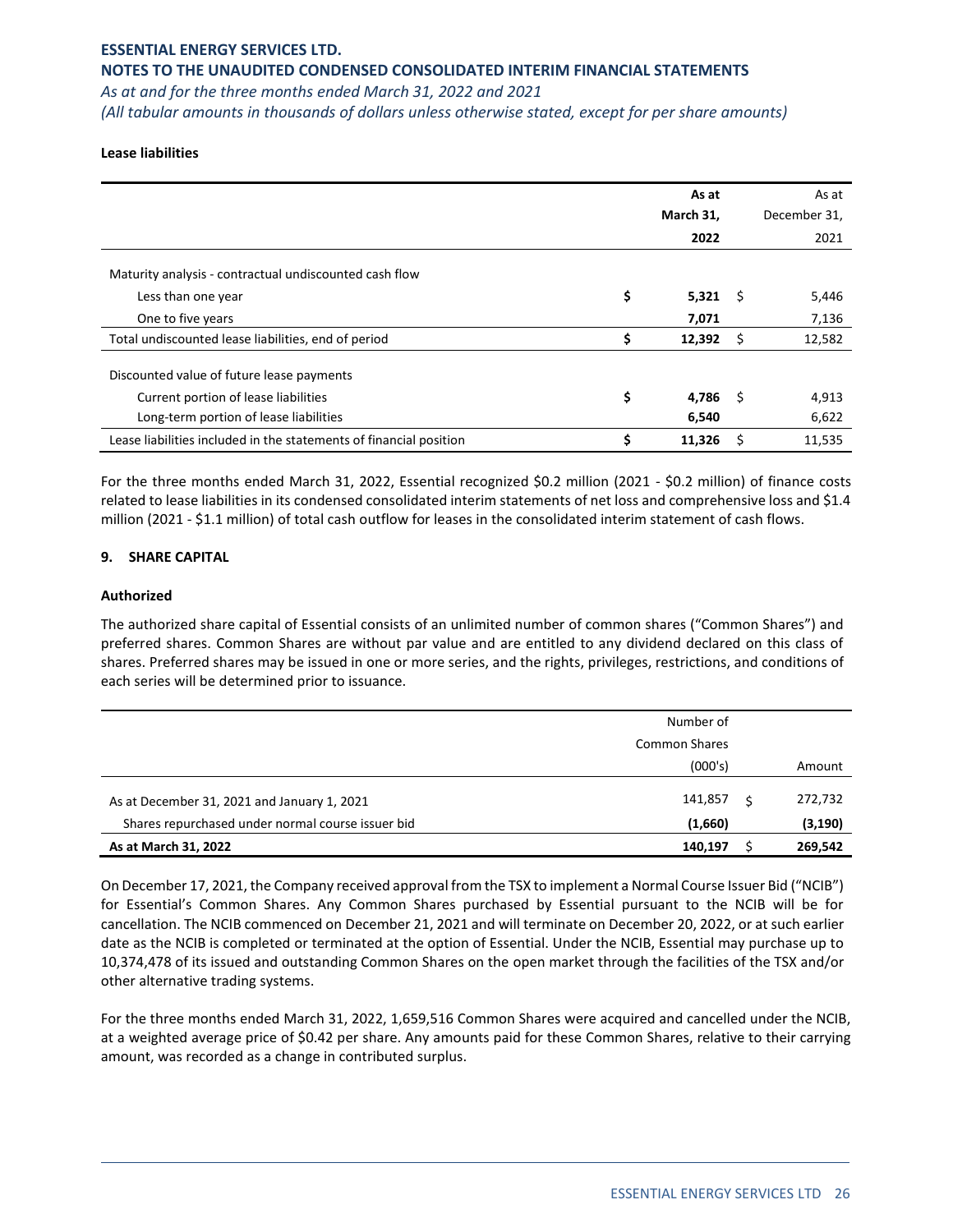*As at and for the three months ended March 31, 2022 and 2021 (All tabular amounts in thousands of dollars unless otherwise stated, except for per share amounts)*

## **10. OTHER RESERVES**

| Accumulated                          |       |             |      |               |    |       |
|--------------------------------------|-------|-------------|------|---------------|----|-------|
|                                      | Other |             |      |               |    |       |
|                                      |       | Contributed |      | Comprehensive |    |       |
|                                      |       | Surplus     |      | Income        |    | Total |
| As at January 1, 2021                | \$    | 5,892       | - \$ | 764           | \$ | 6,656 |
| Share-based compensation             |       | 10          |      |               |    | 10    |
| Unrealized foreign exchange gain     |       | ۰           |      | 35            |    | 35    |
| As at December 31, 2021              | \$    | 5,902       | \$.  | 799           | \$ | 6,701 |
| Shares cancelled under NCIB (note 9) |       | 2,484       |      |               |    | 2,484 |
| Unrealized foreign exchange gain     |       |             |      | 64            |    | 64    |
| As at March 31, 2022                 |       | 8,386       | S    | 863           | \$ | 9,249 |

## **11. SHARE-BASED COMPENSATION**

The Company offers the following share-based compensation plans: Restricted Share Unit ("RSU") and Deferred Share Unit ("DSU") Plan. The Share Option Plan was discontinued by the Board of Directors effective March 9, 2022.

Components of the Company's share-based compensation expense are as follows:

|                                  | For the three months ended |   |       |  |
|----------------------------------|----------------------------|---|-------|--|
|                                  | March 31,                  |   |       |  |
|                                  | 2022                       |   | 2021  |  |
| <b>Share Options</b>             | $\sim$                     | S |       |  |
| Restricted share units           | 2,356                      |   | 1,228 |  |
| Deferred share units             | 683                        |   | 1,079 |  |
| Share-based compensation expense | 3,039                      |   | 2,309 |  |

#### **a) Restricted Share Units**

The Board of Directors is authorized to grant RSUs to participants under the RSU Plan. An RSU gives the participant the right to receive a cash payment at the time of vesting. Grants generally vest in three equal instalments but can be issued with time vesting and/or performance vesting features. The performance-based units vest when certain conditions are met. Essential's liability as at March 31, 2022 was \$1.9 million (December 31, 2021 – \$5.1 million) of which \$1.5 million is due within one year (December 31, 2021 – \$4.1 million).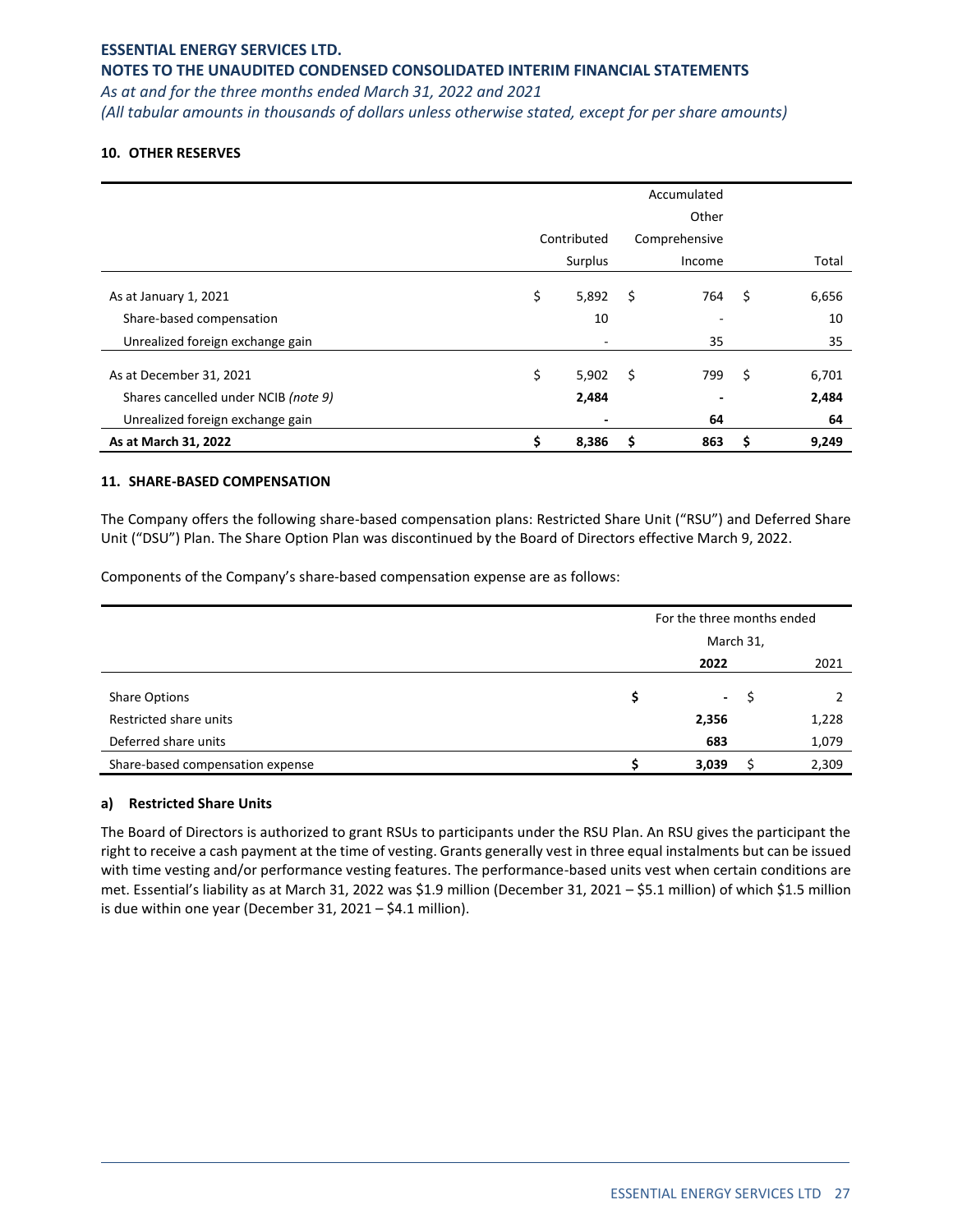*As at and for the three months ended March 31, 2022 and 2021* 

*(All tabular amounts in thousands of dollars unless otherwise stated, except for per share amounts)*

The following table summarizes information with respect to RSUs outstanding:

|                                  | For the three months ended |          |  |  |  |  |  |
|----------------------------------|----------------------------|----------|--|--|--|--|--|
|                                  | March 31,                  |          |  |  |  |  |  |
| Number of RSUs (000's)           | 2022                       | 2021     |  |  |  |  |  |
| Outstanding, beginning of period | 17,162                     | 14,483   |  |  |  |  |  |
| Issued                           | 8,673                      | 10,729   |  |  |  |  |  |
| Vested                           | (13, 239)                  | (4, 548) |  |  |  |  |  |
| Forfeited                        |                            | (122)    |  |  |  |  |  |
| Outstanding, end of period       | 12,596                     | 20,542   |  |  |  |  |  |

#### **b) Deferred Share Units**

The Board of Directors is authorized to grant DSUs to participants under the DSU Plan. A DSU gives the participant a right of redemption in the form of a lump sum cash payment when the participant ceases to be a director or employee of the Company. Essential's liability at March 31, 2022 was \$5.9 million (December 31, 2021 – \$5.2 million) of which \$nil is due within one year (December 31, 2021 – \$nil).

The following table summarizes information with respect to DSUs outstanding:

|                                  | For the three months ended<br>March 31, |        |  |
|----------------------------------|-----------------------------------------|--------|--|
|                                  |                                         |        |  |
| Number of DSUs (000's)           | 2022                                    | 2021   |  |
|                                  |                                         |        |  |
| Outstanding, beginning of period | 13,517                                  | 11,464 |  |
| Issued                           |                                         | 2,330  |  |
| Redeemed                         | $\overline{\phantom{0}}$                | (81)   |  |
| Forfeited                        |                                         | (323)  |  |
| Outstanding, end of period       | 13,517                                  | 13,390 |  |

#### **c) Share Option Plan**

The Share Option Plan was discontinued by the Board of Directors effective March 9, 2022. As a result, as of March 9, 2022, new Share Options cannot be granted. However, Share Options that were previously granted will remain validly outstanding until the earlier of when they are exercised or their expiry in January 2024.

|                                             | For the three months ended<br>March 31, 2022 |                       |                | For the three months ended<br>March 31, 2021 |    |                       |  |
|---------------------------------------------|----------------------------------------------|-----------------------|----------------|----------------------------------------------|----|-----------------------|--|
|                                             | Number of                                    |                       | Weighted       | Number of                                    |    | Weighted              |  |
|                                             | <b>Options</b>                               |                       | Average        | Options                                      |    | Average               |  |
|                                             | (000's)                                      | <b>Exercise Price</b> |                | (000's)                                      |    | <b>Exercise Price</b> |  |
| Outstanding, beginning of period<br>Expired | 1,478<br>(1,030)                             | S                     | 0.68<br>(0.83) | 3,263<br>(1,045)                             | \$ | 0.62<br>0.55          |  |
| Outstanding, end of period                  | 448                                          | S                     | 0.32           | 2,218                                        |    | 0.65                  |  |
| Exercisable, end of period                  | 448                                          | Ŝ                     | 0.32           | 2,069                                        | Ś  | 0.68                  |  |
|                                             |                                              |                       |                |                                              |    |                       |  |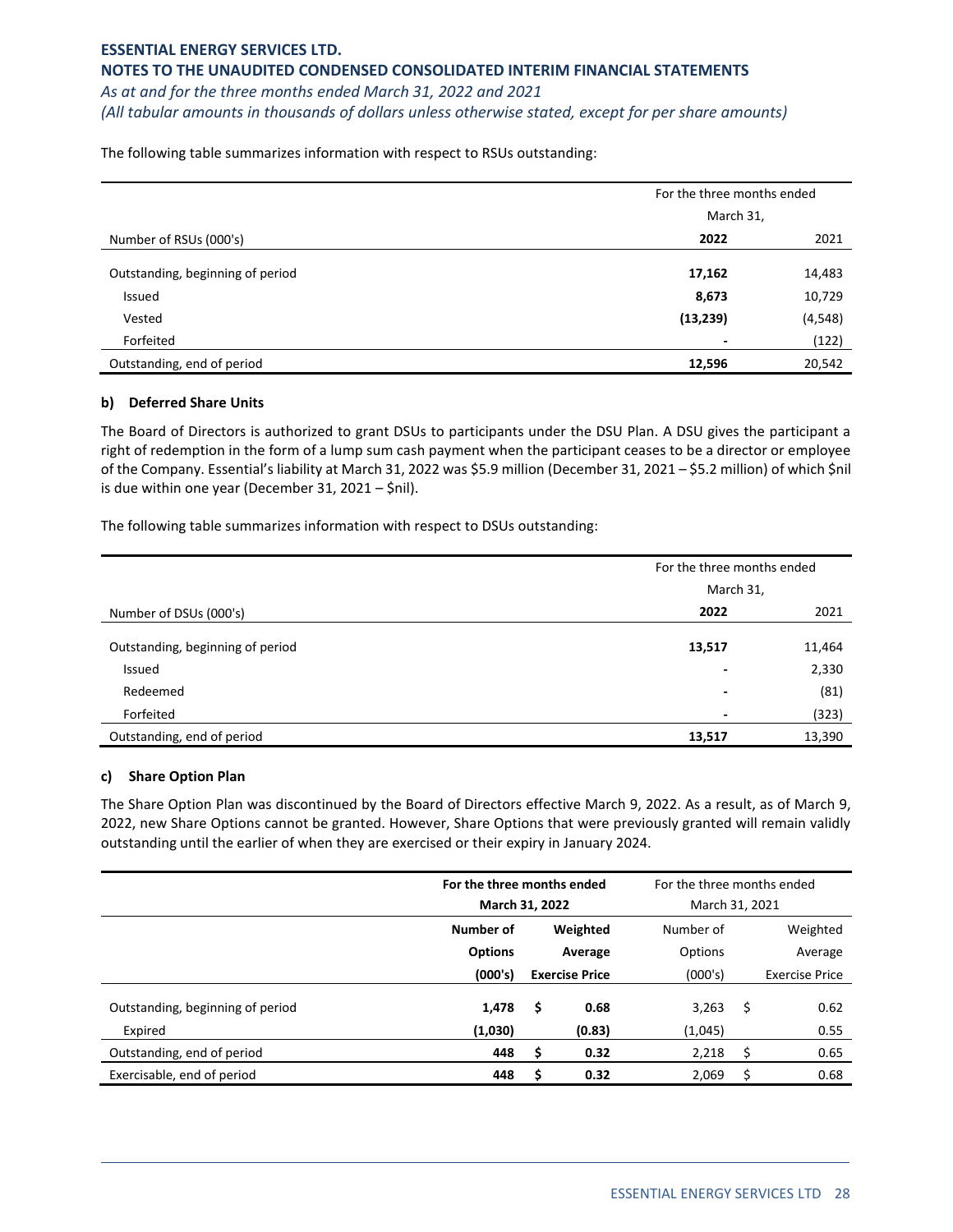*As at and for the three months ended March 31, 2022 and 2021 (All tabular amounts in thousands of dollars unless otherwise stated, except for per share amounts)*

## **12. EARNINGS PER SHARE**

Basic earnings per share is calculated by dividing the net loss attributable to shareholders of Essential by the weighted average number of shares issued.

In calculating the diluted earnings per share, Share Options have been taken into account where the impact is dilutive. During periods of net loss, the dilutive effect on Common Shares from Share Options are not used in calculating net loss per share as their effect is anti-dilutive.

|                   |         | For the three months ended |  |  |
|-------------------|---------|----------------------------|--|--|
|                   |         | March 31,                  |  |  |
| (000's)           | 2022    | 2021                       |  |  |
| Basic and diluted | 140,197 | 141,857                    |  |  |

## **13. FINANCIAL INSTRUMENTS**

#### *Fair value hierarchy*

The fair value hierarchy establishes three levels to classify the inputs for valuation techniques used to measure fair value as follows:

- i. Level 1 inputs are quoted prices in active markets for identical assets or liabilities;
- ii. Level 2 inputs are quoted prices in markets that are not active, quoted prices for similar assets or liabilities in active markets, inputs other than quoted prices that are observable for the asset or liability, or inputs that are derived principally from or corroborated by observable market data or other means; and
- iii. Level 3 inputs are unobservable (supported by little or no market activity).

The fair value hierarchy gives the highest priority to Level 1 inputs and the lowest priority to Level 3 inputs. The Company does not use any Level 3 inputs.

## **14. SEASONALITY OF OPERATIONS**

The Company's operations are carried out primarily in western Canada. The oilfield service industry's ability to move heavy equipment in exploration and production areas is dependent on weather conditions. With the onset of spring, melting snow, together with frost coming out of the ground renders many roadways incapable of supporting heavy equipment until sufficient time has passed for them to dry out. In addition, certain areas in Canada are typically only accessible during winter months, when the ground surface is frozen enough to support the heavy equipment. As a result, the activity levels of the Company are directly impacted by this seasonality, whereby activity is traditionally higher in the first and third quarters of the year and lower in the second and fourth quarters.

## **15. SEGMENTED INFORMATION**

Essential has two operating segments, Essential Coil Well Service ("ECWS") and Tryton, and a non-operating segment, corporate ("Corporate").

Essential's reportable segments are based on services offered. The basis of accounting for transactions between reportable segments is done at fair market value.

## **a) ECWS**

The ECWS segment provides completion and production services throughout western Canada. The ECWS fleet is comprised of coiled tubing rigs, fluid pumpers, nitrogen pumpers and ancillary equipment.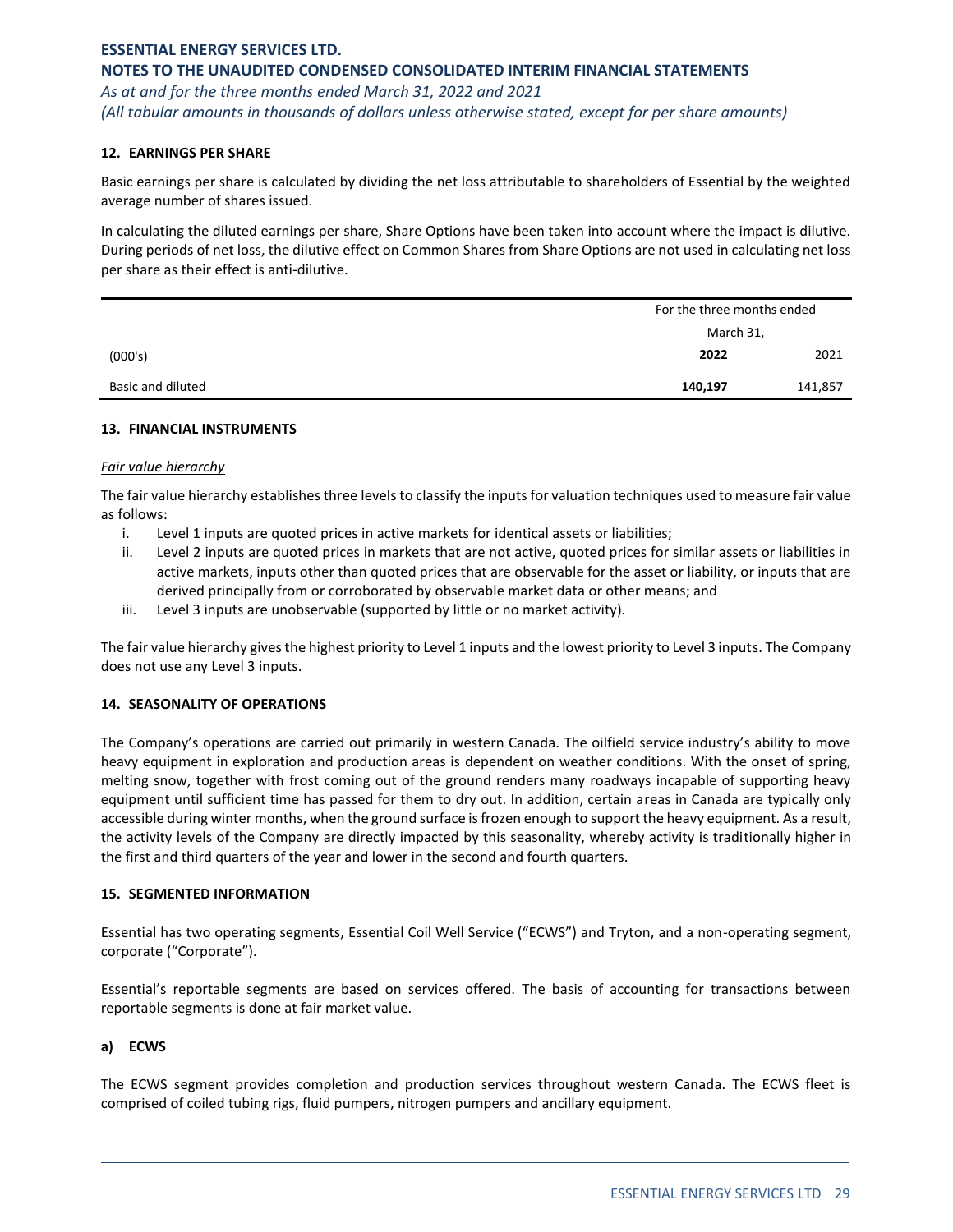*(All tabular amounts in thousands of dollars unless otherwise stated, except for per share amounts)*

## **b) Tryton**

The Tryton segment provides downhole tools and rental services in Canada and the U.S.

## **c) Corporate**

The Corporate segment is comprised of corporate costs and certain operational costs, which are managed on a group basis and are not allocated to the operating segments. For the three months ended March 31, 2022, the Corporate segment includes \$2.3 million (2021 - \$1.7 million) of corporate costs and certain operational costs, and \$3.6 million (2021 – \$2.9 million) of share-based compensation expense, depreciation and amortization, finance costs and foreign exchange loss/gain.

Selected financial information by operating segment and Corporate is as follows:

| As at and for the three months ended<br>March 31, 2022 | <b>ECWS</b>  |     | <b>Tryton</b> |     | Corporate       |      | <b>Consolidated</b> |
|--------------------------------------------------------|--------------|-----|---------------|-----|-----------------|------|---------------------|
| Revenue                                                | \$<br>19,679 | \$. | 18,062        | .\$ | $\sim 10^{-11}$ | \$   | 37,741              |
| Gross margin                                           | \$<br>2,776  | \$. | 3,382         | \$. | (137)           | \$   | 6,021               |
| (Loss) income before taxes                             | \$<br>(73)   | \$  | 2,052         | \$. | (5,900)         | \$   | (3,921)             |
| Depreciation and amortization                          | \$<br>2,789  | -S  | 1,159         | \$  | 238             | - \$ | 4,186               |
| Total assets                                           | \$<br>97,861 | \$  | 56,616        | \$. | 3,526           | - \$ | 158,003             |
| <b>Total liabilities</b>                               | \$<br>19,696 | S   | 12,743        | \$  | 7,301           | \$.  | 39,740              |
| Purchase of property and equipment                     | 568          | S   | 793           | \$  | ٠               | \$   | 1,361               |
| As at and for the three months ended                   |              |     |               |     |                 |      |                     |

| As at and for the three months ended |               |    |        |    |           |    |              |
|--------------------------------------|---------------|----|--------|----|-----------|----|--------------|
| March 31, 2021                       | <b>ECWS</b>   |    | Tryton |    | Corporate |    | Consolidated |
|                                      |               |    |        |    |           |    |              |
| Revenue                              | \$<br>15,856  |    | 14,294 | -S | $\sim$    | \$ | 30,150       |
| Gross margin                         | \$<br>3,709   | \$ | 3,188  | -S | (159)     | S  | 6,738        |
| Income (loss) before taxes           | 289           | \$ | 1,733  |    | (4,614)   | \$ | (2, 592)     |
| Depreciation and amortization        | 3,353         |    | 1,222  | -S | 238       | S  | 4,813        |
| Total assets                         | \$<br>106,267 | Ś  | 52,967 | Ŝ. | 2,049     | \$ | 161,283      |
| <b>Total liabilities</b>             | \$<br>15,719  | S  | 10,677 | S  | 3,234     | \$ | 29,630       |
| Purchase of property and equipment   | 2,180         |    | 64     |    | $\sim$    |    | 2,244        |